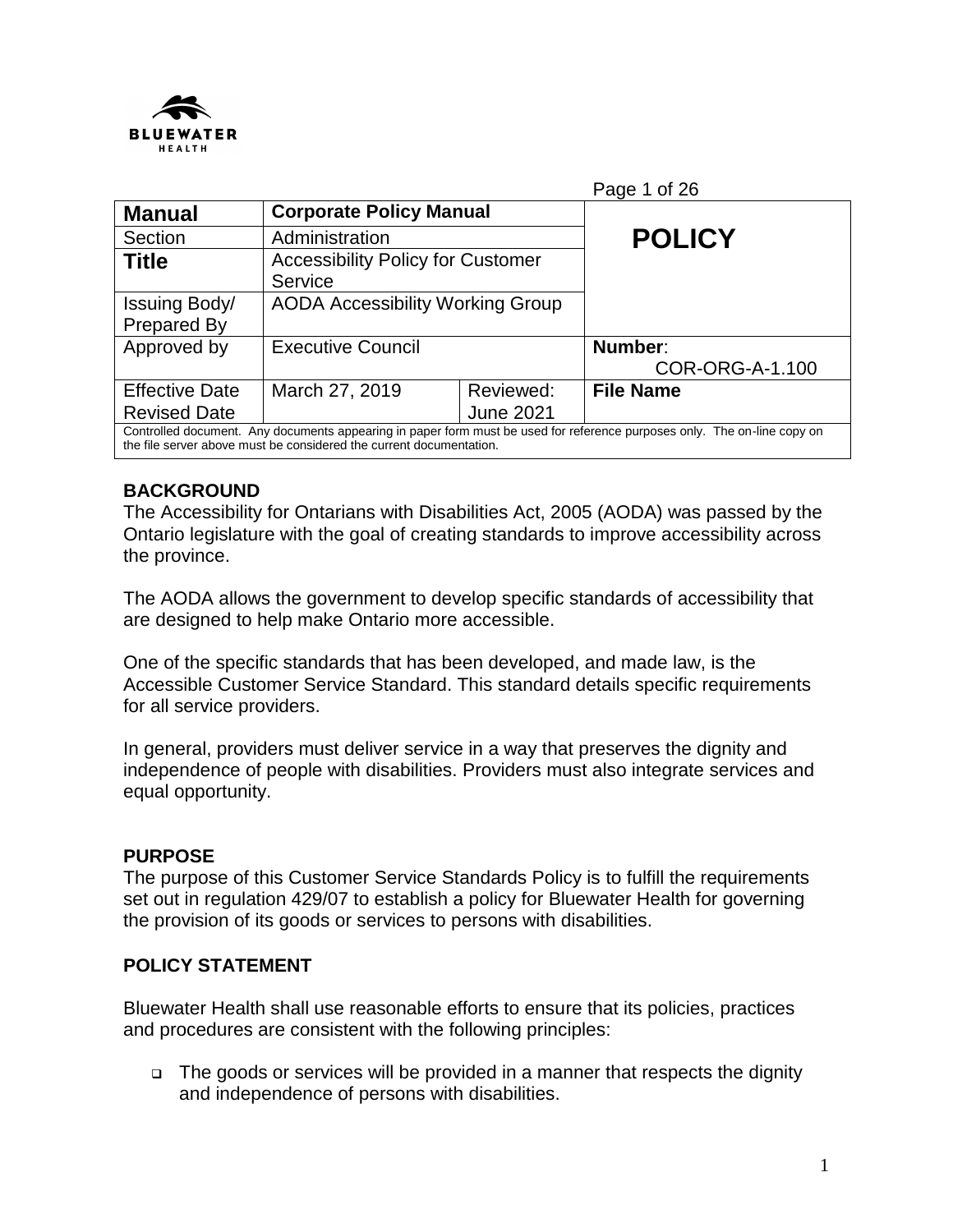- The provision of goods or services to persons with disabilities, and others, will be integrated unless an alternate measure is necessary, whether temporarily or on a permanent basis, to enable a person with a disability to obtain, use or benefit from the goods or services.
- Persons with disabilities will be given an opportunity equal to that given to others to obtain, use and benefit from the goods or services.
- Persons with disabilities may use assistive devices and/or support persons in the access of goods and services.
- When communicating with a person with a disability, Bluewater Health Employees shall do so in a manner that takes into account the person's disability.

### **APPLICATION**

This policy shall apply to every person who deals with members of the public or other third parties on behalf of Bluewater Health, whether the person does so as an employee, professional staff, volunteer or partner.

### **DOCUMENTATION**

Bluewater Health shall upon request, give a copy of the policies, practices and procedures required under the Ontario Regulation 429/07 – Accessibility Standards for Customer Service to any person.

### **PRACTICES AND PROCEDURES**

To implement this policy, Executive Council in collaboration with the AODA Accessibility Working Group shall:

- establish practices and procedures;
- evaluate practices and procedures;
- revise practices and procedures as required.

### **NON-COMPLIANCE**

Failure to comply with this policy may result in disciplinary action up to and including termination. Organizations are subject to fines for failing to comply with the regulations.

### **REVIEWS AND AMENDMENTS**

The Accessibility Working Group shall be responsible for the review and evaluation process and any subsequent amendments to this policy document. Review and amendments shall take place annually by calendar year.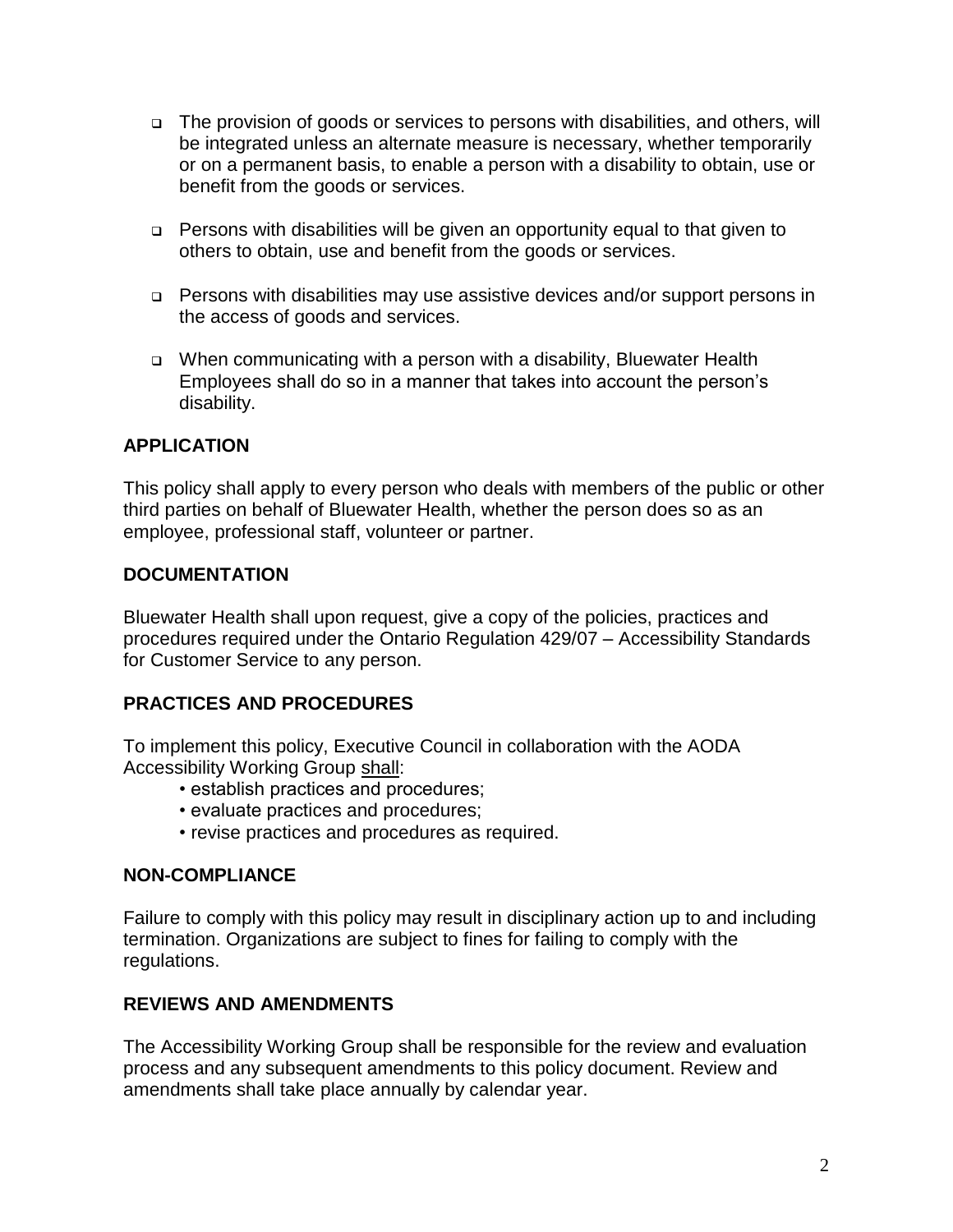### **PROCEDURES**

### **1.) FEEDBACK**

Feedback from our customers (patients, visitors, members of the public) gives Bluewater Health opportunities to learn and improve. Bluewater Health recognizes that the right of our customers to make a complaint, compliment or make suggestions on ways to improve our services.

To assist Bluewater Health in ensuring that the delivery of goods and service to those with disabilities is provided in an effective and timely manner, the customer is invited to provide their feedback as follows:

In writing, in person, e-mail, or telephone, addressed to:

Patient Experience Specialist Patient Experience Department 89 Norman Street Sarnia, Ontario N7T 6S3 (519) 464-4436 Patientadvocate@bluewaterhealth.ca

*An Accessibility Feedback Form is available on the Bluewater Health website @ [www.bluewaterhealth.ca](http://www.bluewaterhealth.ca/)*

#### **Refer to Appendix A: Sample Forms – "Accessibility Feedback Form"**

Feedback, complaints and concerns received by other departments regarding accessibility matters will be recorded in the RL6 database and forwarded to Patient Experience Specialist.

Patient Experience Specialist will respond either in writing, in person, e-mail or telephone acknowledging receipt of feedback and will set out the action to be taken in response to any complaints. The determination for action steps may require input from other internal stakeholders and members of the AODA Accessibility Working Group.

### **2.) SERVICE ANIMALS, SUPPORT PERSON(S)**

### **Refers to service animals and support persons accompanying a person with a disability.**

*Service Animals, such as guide dogs, offer independence and security to many people with various disabilities. Some laws generally prohibit animals in certain areas- such food preparation areas; however service animal are permitted in most public situations.*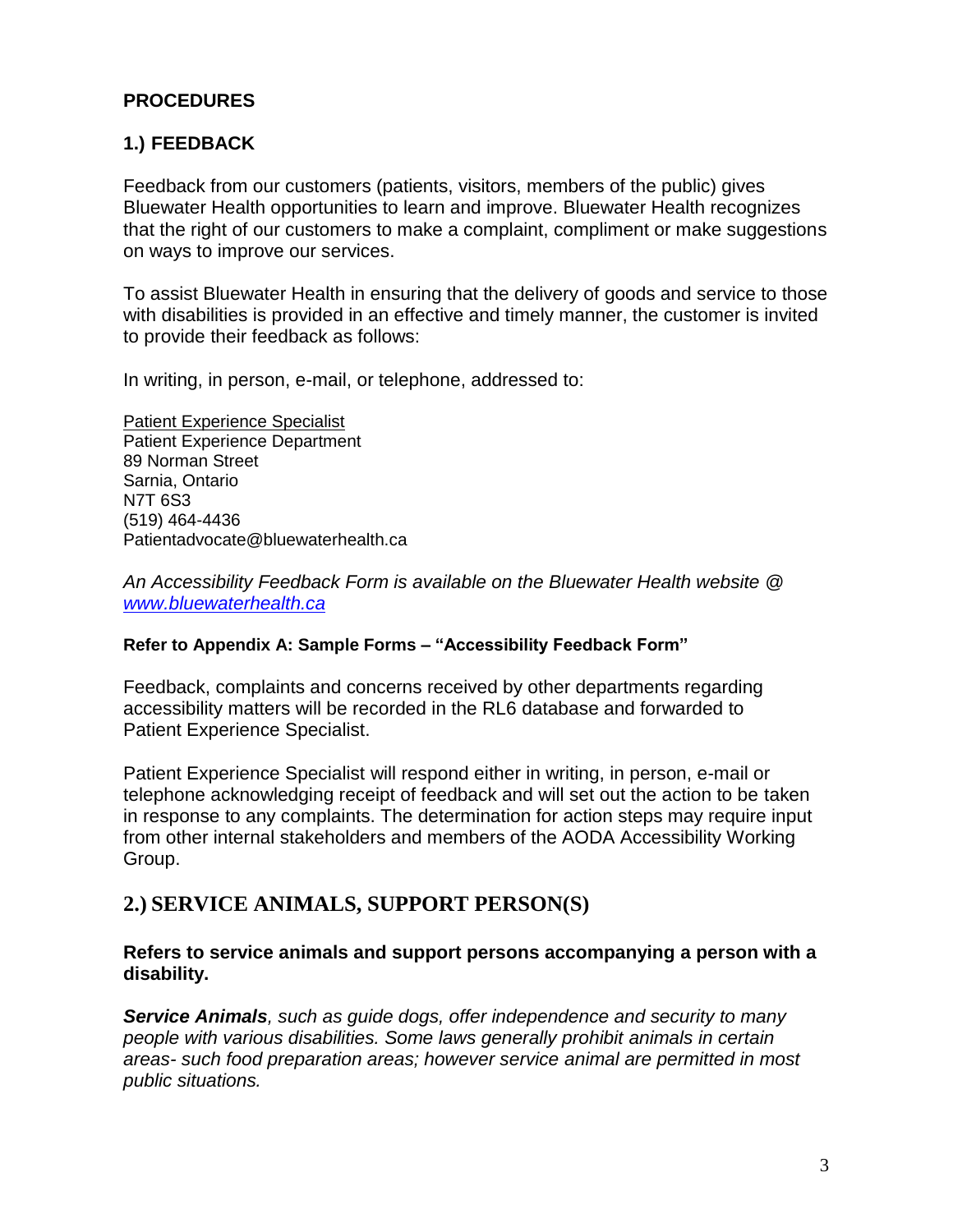Bluewater Health will ensure a person with a disability that is accompanied by a guide dog or other service animal is permitted to enter hospital facilities with the animal and to keep the animal with him or her unless the animal is otherwise excluded by law. Where a service animal is excluded by law, Bluewater Health will ensure that other measures are available to enable the person with a disability to obtain, use and benefit from the organizations goods and services.

For example, regulations under the *Health Protection and Promotion Act, 1990* and the *Food Safety and Quality Act, 2001* prohibit animals from entering into areas where food is prepared, stored or sold. Refer to Appendix B

Areas where service animals are not allowed will be identified.

Where an animal is excluded by law from the premises, the reason why the animal is excluded shall be explained to the persons with disabilities. Steps will be taken to make sure other arrangements can be made. For example, accommodate the disabled person by bringing goods and services to the person in a part of the premises where the animal is not restricted.

### **Bluewater Health Infection Control requirements will include:**

- □ The animal, including collar and leash and smock must be clean
- □ Members of the public are discouraged from touching service animals.
- The handler/owner will be responsible for the cleanup of any mess that occurs due to the animal as well as following hand hygiene practices:
- $\Box$  If the animal is unwell, it should not come into the facility (eg. coughing, sneezing, vomiting, diarrhea, skin wounds or rashes)
- $\Box$  The animal should be up to date with all vaccinations
- □ The animal must remain on a leash
- The animal will not be allowed into food or medication prep areas or sterile areas

When a service animal is unruly or disruptive (jumping on people, biting, or other harmful behaviour) an employee or volunteer may ask the persons with disability to remove the animal from the area or refuse access to goods or services. Other reasonable arrangements to provide goods or services shall be explored with the assistance of the person with disability.

The Recreation Therapy department runs a pet therapy program and has a policy for pets visiting the hospital. Please refer to the Recreational Therapy department policy "Pet Visitation with Family Policy #1-E-120.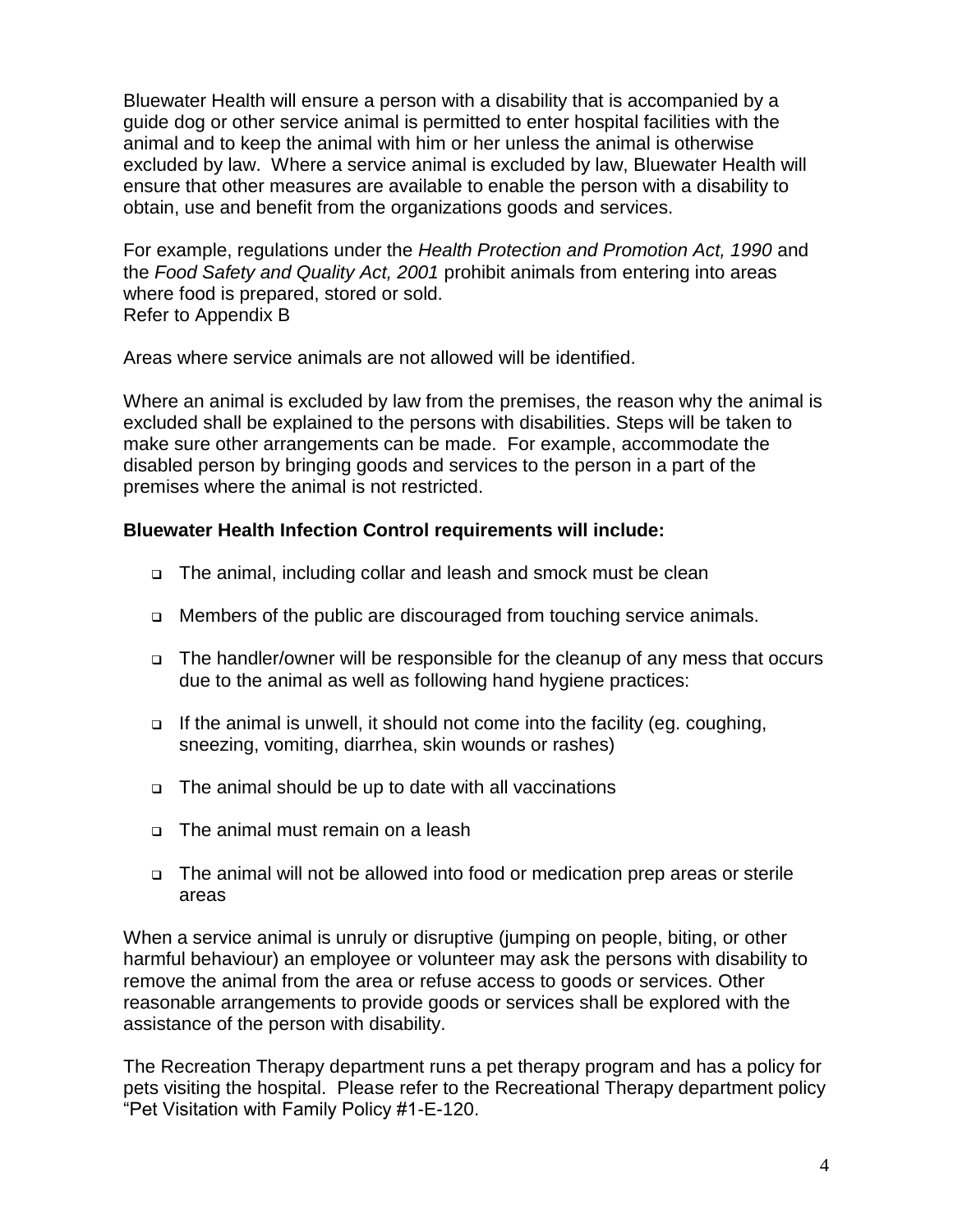*Support People assist people with disabilities in a variety of ways, by assisting with communication such as a sign language interpreter, or as a Personal Support Worker providing physical assistance. A support person may also be a friend or relative that will assist and support the patient.*

*Whenever language barriers exist, staff can refer to Language Interpretation Services posted on the Bluewater Health intranet. (1-866-406-0021)*

If a person with a disability is accompanied by a support person, Bluewater Health will ensure that both persons are permitted to enter facilities, and that the person with a disability is not prevented from having access to the support person. Bluewater Health may require a person with a disability to be accompanied by a support person while in the facility, but only if a support person is necessary to protect the health and safety of the person with a disability or the health and safety of others in the facility.

- $\Box$  Persons with disabilities may be accompanied by their support person while accessing goods and/or services.
- When a support person is involved, it is important to identify upfront the role of the support person when it comes to the discussion of confidential information and ensure that established policies are followed.
- Every employee, volunteer or professional staff shall use reasonable efforts to allow persons with disabilities to use their own assistive devices to access goods and/or services.
- Other reasonable arrangements to provide goods and services shall be explored with the assistance of the person with disability.

## **3.)ADMISSION FEES – ADVANCE NOTICE**

In the event that admission fees are charged, advance notice concerning what admission, if any, shall be given.

Example: A Bluewater Health volunteer with a disability plans to attend a corporate function that charges an admission fee, and be accompanied by a support person. If the support person were expected to pay for the attendance fee, the support person would need to be informed in advance of the event.

### **Refer to Appendix A: Sample Forms "Notice – Admission Fees"**

## **6.) ASSISTIVE DEVICES**

If a person with a disability requires assistive devices to access the goods or services of Bluewater Health, they will be allowed to use such devices.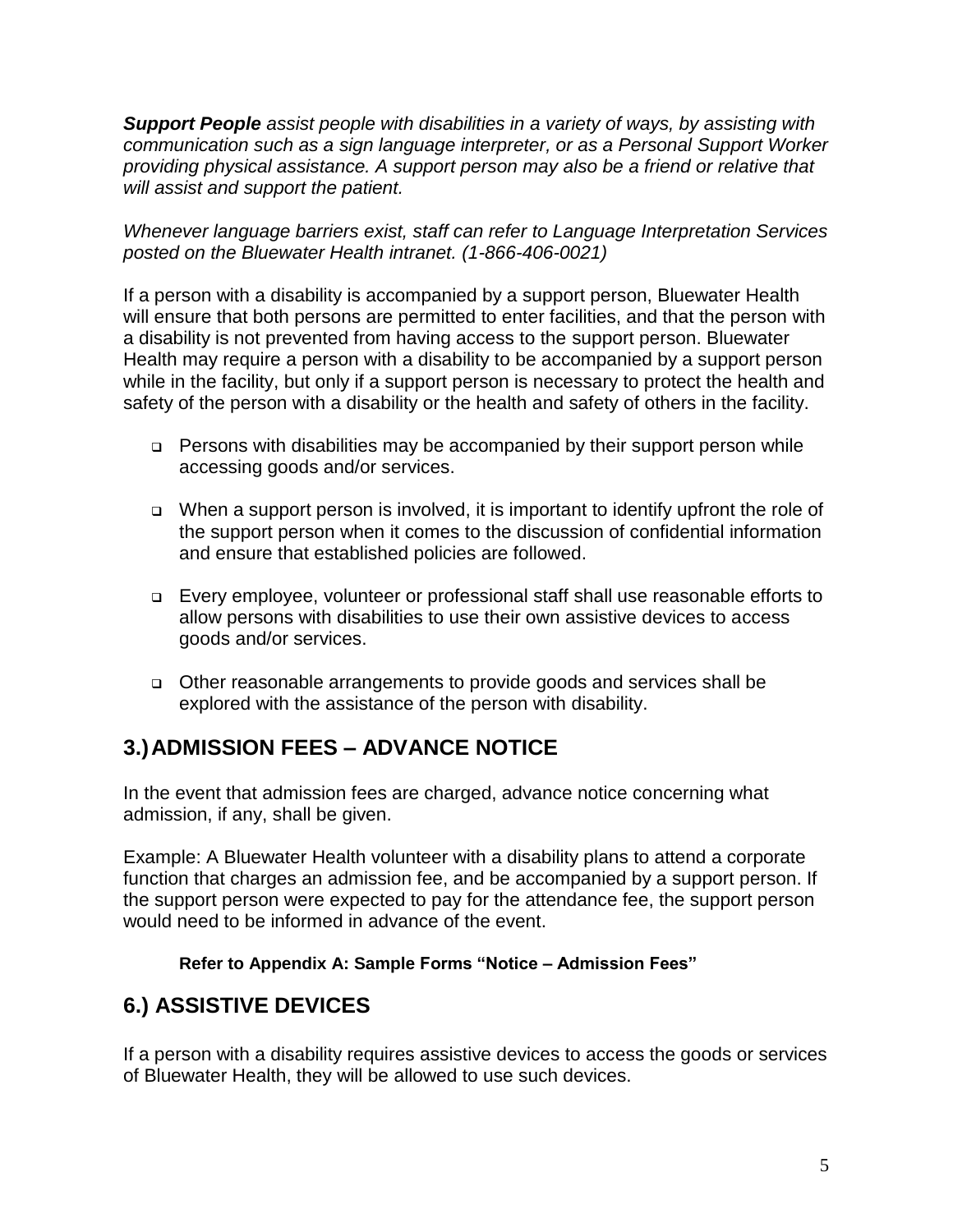It is the responsibility of the organization to ensure that staff are properly trained on what the devices are used for, where these devices are kept and how to properly use the assistive device.

The organization is also responsible for maintenance of any assistive devices that are corporate property.

It is the organizations role to clearly communicate the availability of equipment and assistive devices to the public. Bluewater Health does not charge for the use of equipment, however in some situations a refundable security deposit may be requested for equipment and devices that leave the premises.

Examples of assistive devices include:

- o Wheelchairs
- o STAXI Chairs
- o Walkers
- o Crutches/Canes

### **Assistive Services**

Bluewater Health provides multi-cultural interpreter support for patients and staff. Refer to Language Service Associates Interpretation Services

## **7.) TRAINING**

- Every person who participates in developing the policy, practices and procedures under Ontario Regulation 429/07 – Accessibility Standards for Customer Service.
- Every person who deals with the public on behalf of the Bluewater Health, including 3rd parties i.e. employees, agents, volunteers, management.
- Current employees, agents, volunteers, management, professional staff, etc. shall receive training on an ongoing basis.
- New employees, agents, volunteers, students, management, etc. shall receive training as soon as "practicable", after being assigned.
- Ongoing training on changes to policies, procedures, and new equipments shall be provided.

The method and amount of training shall be geared to the trainee's role in terms of accessibility.

### **TRAINING RECORDS**

Training records are managed through Organizational Development and Learning Management System.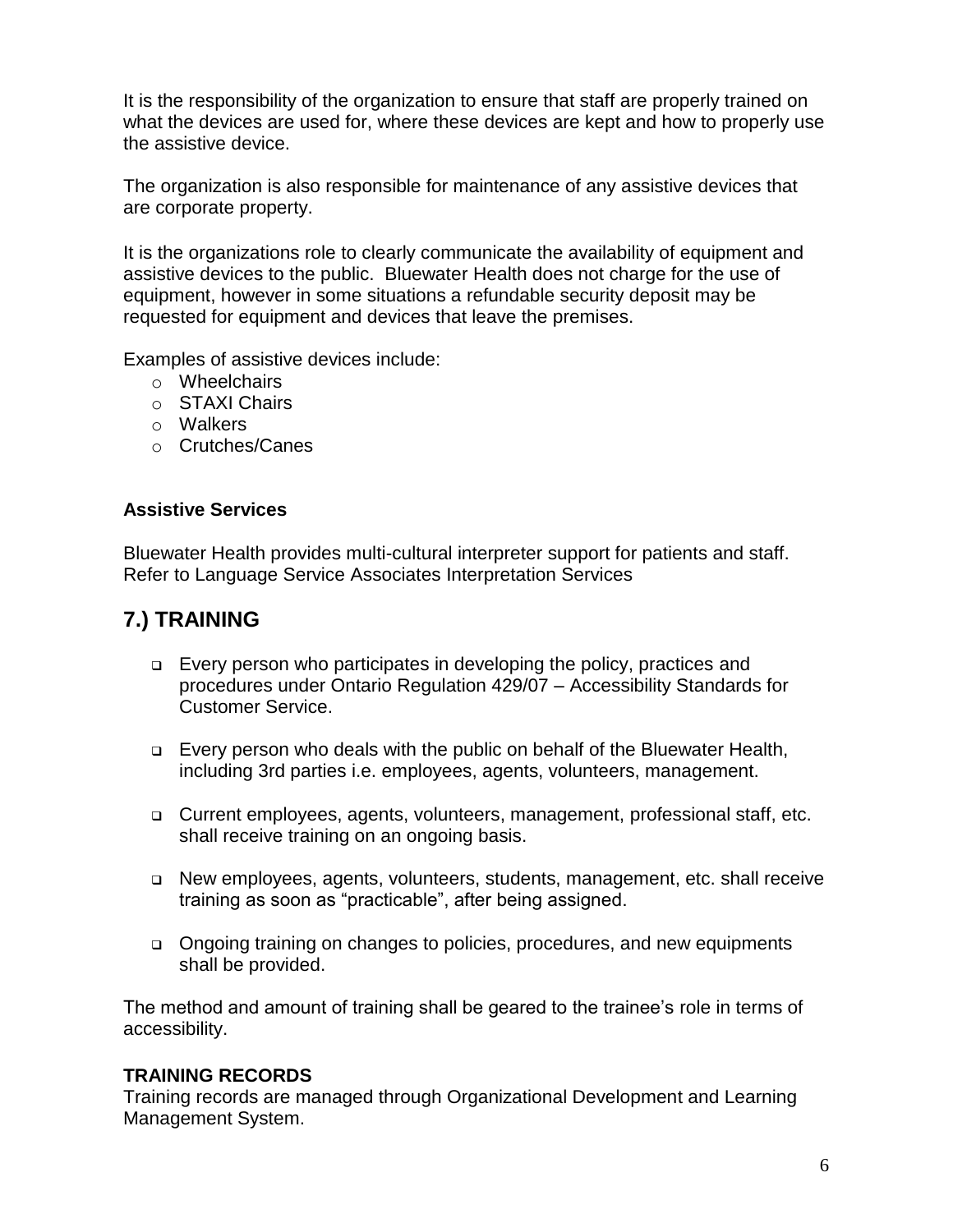## **Appendix A: Sample Forms**

In addition to the following sample forms, some departments may have their own unique forms and processes.

- 1. Accessibility Feedback Form
- 2. Notice Admission Fees *(Used when support persons are expected to pay an admission fee)*
- 3. Notice Expected Service Disruption
- 4. Notice Unexpected Disruption in Service
- 5. Training Attendance Record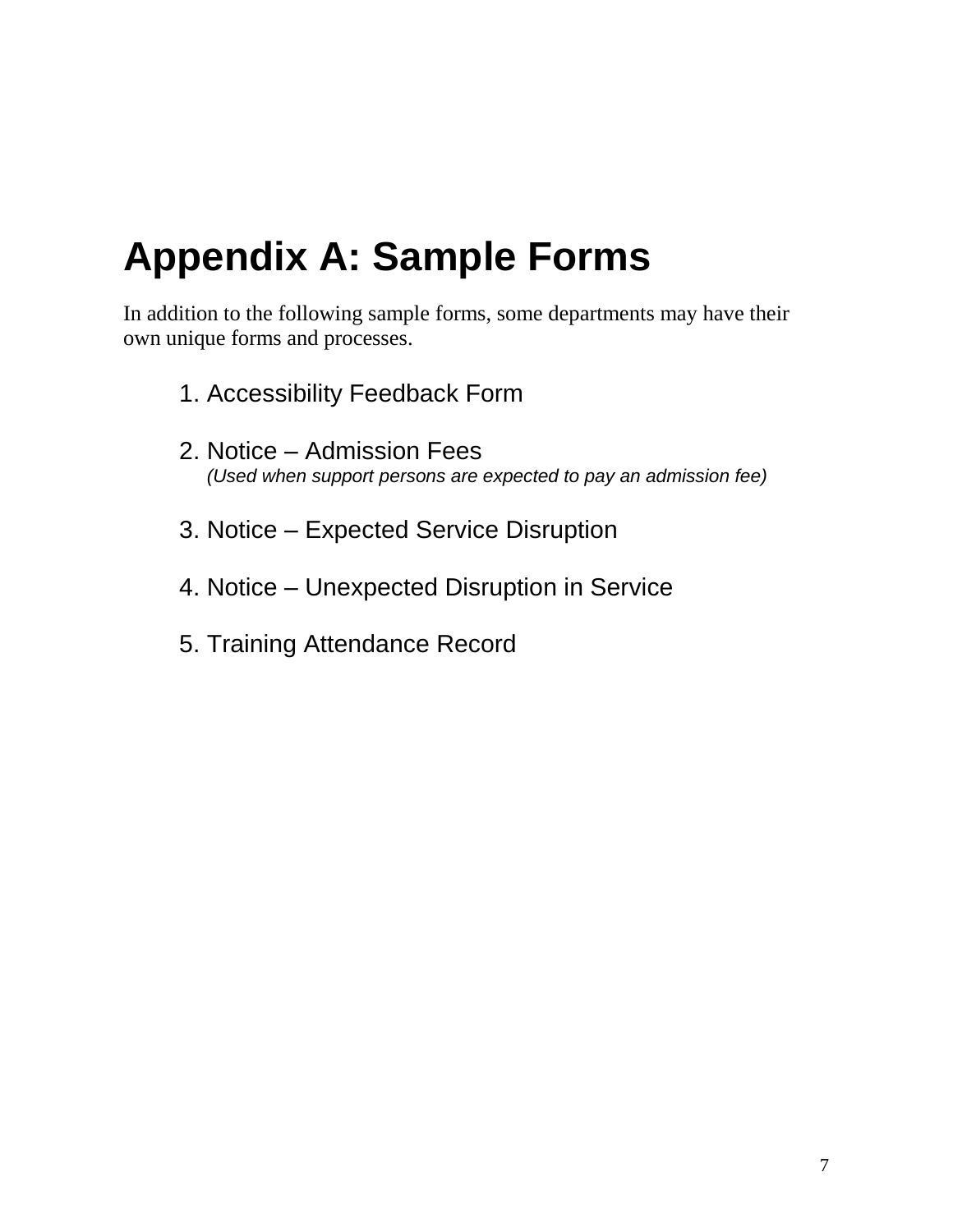

## **Accessibility Feedback Form**

Bluewater Health will provide goods and services in a manner that respects the dignity and independence of persons with disabilities.

Please tell us the date and time of your visit: \_\_\_\_\_\_\_\_\_\_\_\_\_\_\_\_\_\_\_\_\_\_\_\_\_\_\_\_\_\_\_\_\_\_\_\_\_\_ Did we respond to your customer service needs today?  $\Box$  YES  $\Box$  NO Was our customer service provided to you in an accessible manner?  $\Box$  YES  $\Box$  SOMEWHAT  $\Box$  NO (please explain below) \_\_\_\_\_\_\_\_\_\_\_\_\_\_\_\_\_\_\_\_\_\_\_\_\_\_\_\_\_\_\_\_\_\_\_\_\_\_\_\_\_\_\_\_\_\_\_\_\_\_\_\_\_\_\_\_\_\_\_\_\_\_\_\_\_\_\_\_\_\_ \_\_\_\_\_\_\_\_\_\_\_\_\_\_\_\_\_\_\_\_\_\_\_\_\_\_\_\_\_\_\_\_\_\_\_\_\_\_\_\_\_\_\_\_\_\_\_\_\_\_\_\_\_\_\_\_\_\_\_\_\_\_\_\_\_\_\_\_\_\_ \_\_\_\_\_\_\_\_\_\_\_\_\_\_\_\_\_\_\_\_\_\_\_\_\_\_\_\_\_\_\_\_\_\_\_\_\_\_\_\_\_\_\_\_\_\_\_\_\_\_\_\_\_\_\_\_\_\_\_\_\_\_\_\_\_\_\_\_\_\_ Did you have any problems accessing our goods and services?  $\Box$  YES (please explain below)  $\Box$  SOMEWHAT (please explain below)  $\Box$  NO \_\_\_\_\_\_\_\_\_\_\_\_\_\_\_\_\_\_\_\_\_\_\_\_\_\_\_\_\_\_\_\_\_\_\_\_\_\_\_\_\_\_\_\_\_\_\_\_\_\_\_\_\_\_\_\_\_\_\_\_\_\_\_\_\_\_\_\_\_\_ \_\_\_\_\_\_\_\_\_\_\_\_\_\_\_\_\_\_\_\_\_\_\_\_\_\_\_\_\_\_\_\_\_\_\_\_\_\_\_\_\_\_\_\_\_\_\_\_\_\_\_\_\_\_\_\_\_\_\_\_\_\_\_\_\_\_\_\_\_\_ \_\_\_\_\_\_\_\_\_\_\_\_\_\_\_\_\_\_\_\_\_\_\_\_\_\_\_\_\_\_\_\_\_\_\_\_\_\_\_\_\_\_\_\_\_\_\_\_\_\_\_\_\_\_\_\_\_\_\_\_\_\_\_\_\_\_\_\_\_\_ Please add any other comments you may have: \_\_\_\_\_\_\_\_\_\_\_\_\_\_\_\_\_\_\_\_\_\_\_\_\_\_\_\_\_\_\_\_\_\_\_\_\_\_\_\_\_\_\_\_\_\_\_\_\_\_\_\_\_\_\_\_\_\_\_\_\_\_\_\_\_\_\_\_\_\_ \_\_\_\_\_\_\_\_\_\_\_\_\_\_\_\_\_\_\_\_\_\_\_\_\_\_\_\_\_\_\_\_\_\_\_\_\_\_\_\_\_\_\_\_\_\_\_\_\_\_\_\_\_\_\_\_\_\_\_\_\_\_\_\_\_\_\_\_\_\_ \_\_\_\_\_\_\_\_\_\_\_\_\_\_\_\_\_\_\_\_\_\_\_\_\_\_\_\_\_\_\_\_\_\_\_\_\_\_\_\_\_\_\_\_\_\_\_\_\_\_\_\_\_\_\_\_\_\_\_\_\_\_\_\_\_\_\_\_\_\_ Contact information (optional): Telephone: \_\_\_\_\_\_\_\_\_\_\_\_\_\_\_\_\_\_\_\_\_\_\_\_\_\_\_\_\_\_\_ Email Address: \_\_\_\_\_\_\_\_\_\_\_\_\_\_\_\_\_\_\_\_\_\_\_\_\_\_\_\_\_\_\_\_\_\_\_\_\_\_\_\_\_\_\_\_\_\_ Your feedback comments will be forwarded to: Lisa Hawthornthwaite, Patient Experience Specialist 89 Norman Street, Sarnia, Ontario, N7T 6S3 (519) 464-4436 or email Patientadvocate@bluewaterhealth.ca

You will receive a response to your feedback either in writing, in person, by e-mail or telephone acknowledging receipt of feedback and any action taken in response to a complaint.

Thank You

**\* Please Note**: There may be privacy implications for organizations collecting personal information. Providers should seek their own legal advice regarding the privacy implications of collecting personal information in this manner.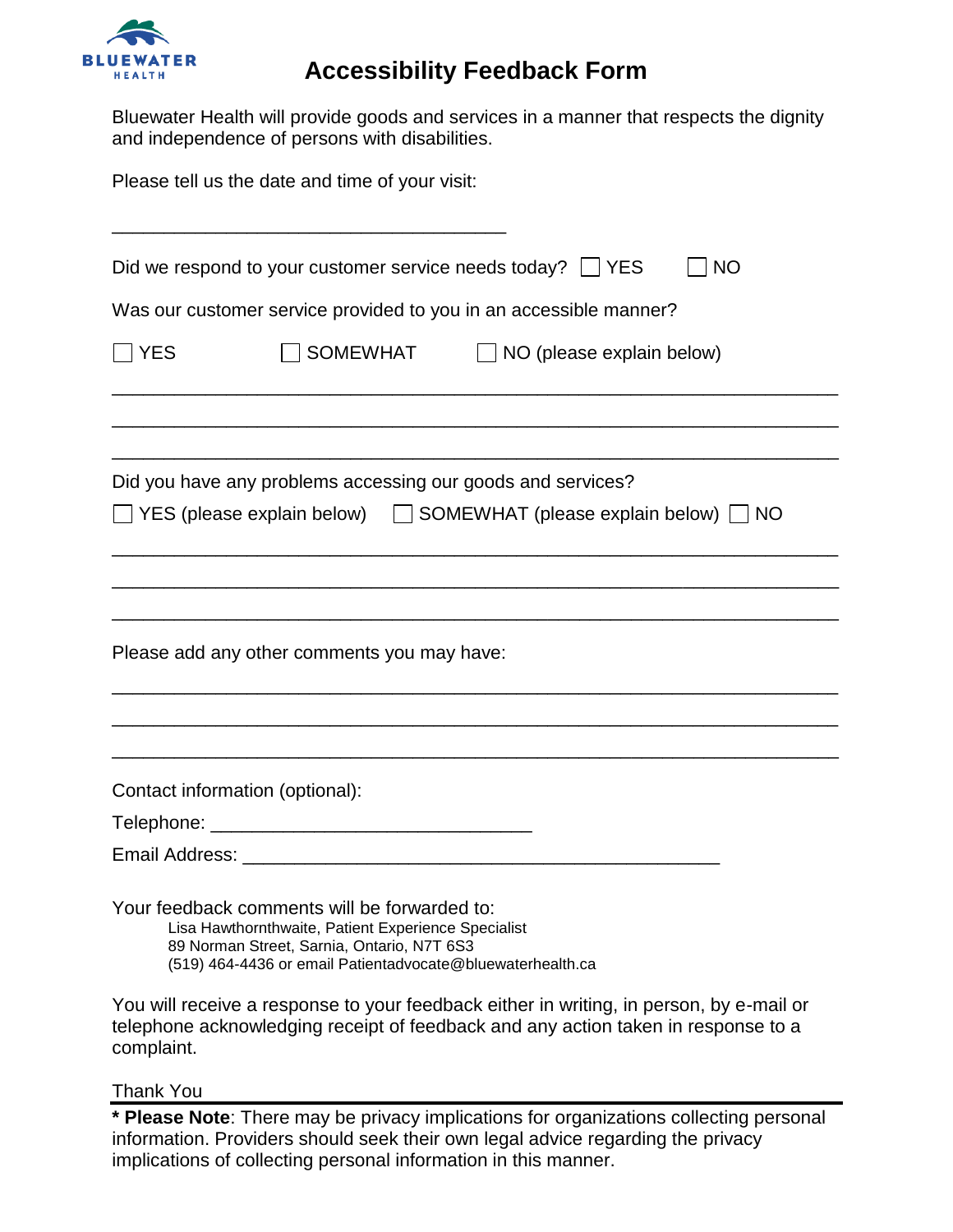



**ADMISSION FEES**

| Admission fee shall be charged to a "support"       |  |
|-----------------------------------------------------|--|
| person" accompanying persons with disabilities. The |  |
| cost will be \$                                     |  |

*Definitions:*

**"Persons with Disabilities"** shall mean those individuals that are afflicted with a disability as defined under the Ontario Human Rights Code.

**"Support persons"** shall mean any person whether a paid professional, volunteer, family member, friend to who accompanies a person with a disability in order to help with communications, personal care or medical needs or with access to goods or services.

XXXX

Telephone Number: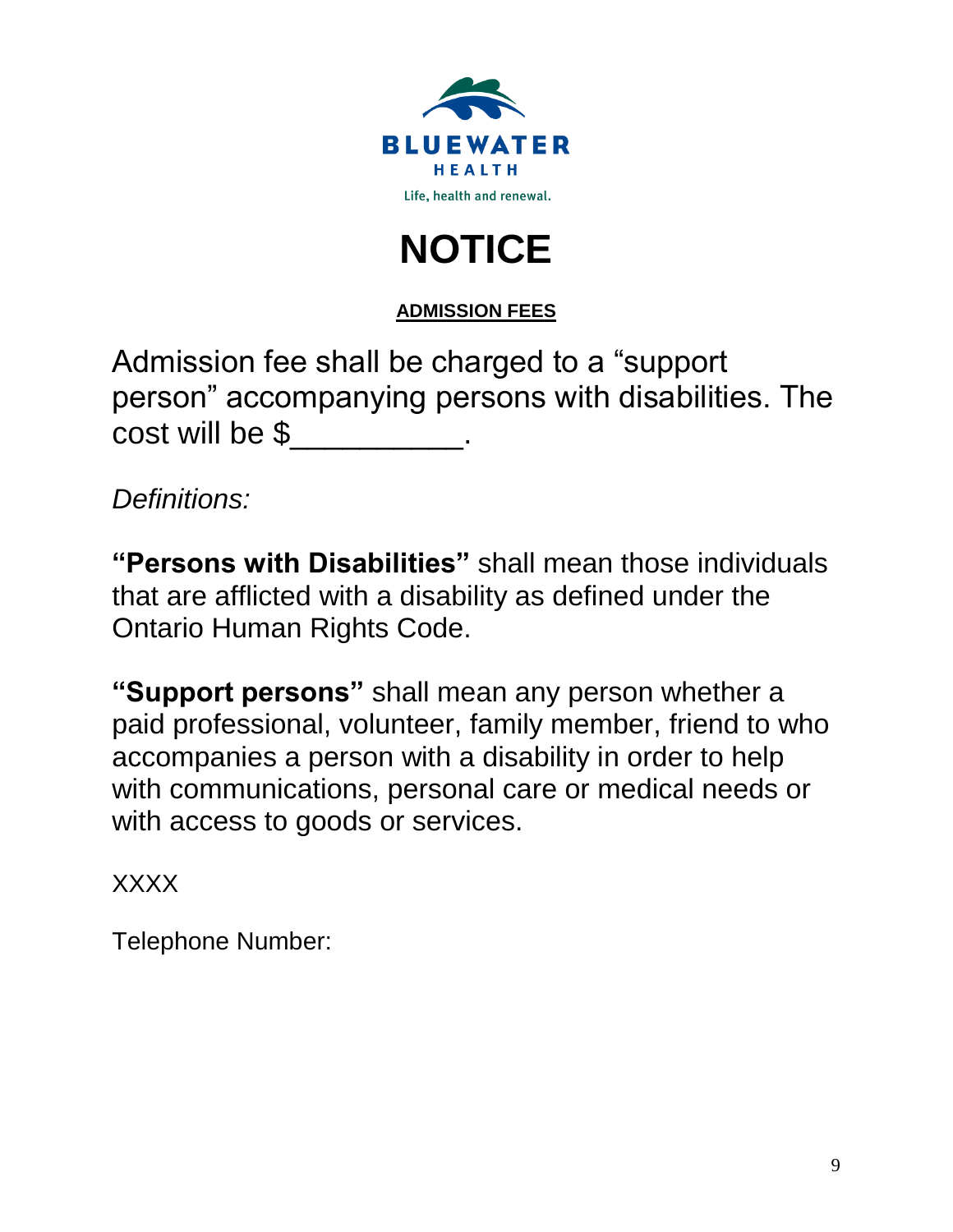

# **NOTICE SERVICE DISRUPTION**

There will be a scheduled service disruption at Bluewater Health.

Location: \_\_\_\_\_\_\_\_\_\_\_\_\_\_\_\_\_\_\_\_\_\_\_\_\_\_\_\_

The disruptions will be from <u>each until ended</u>.

These disruptions include:

□ \_\_\_\_\_(repairs to doors, elevators, washrooms, etc.)

□ \_\_\_\_\_\_(repairs to technology)

**\_\_\_\_\_\_\_\_\_\_\_\_\_\_\_\_\_\_\_\_\_\_\_\_\_\_\_\_\_\_\_\_\_\_\_\_\_\_**

On behalf of Bluewater Health we would like to thank you for your patience in this matter.

Telephone Number: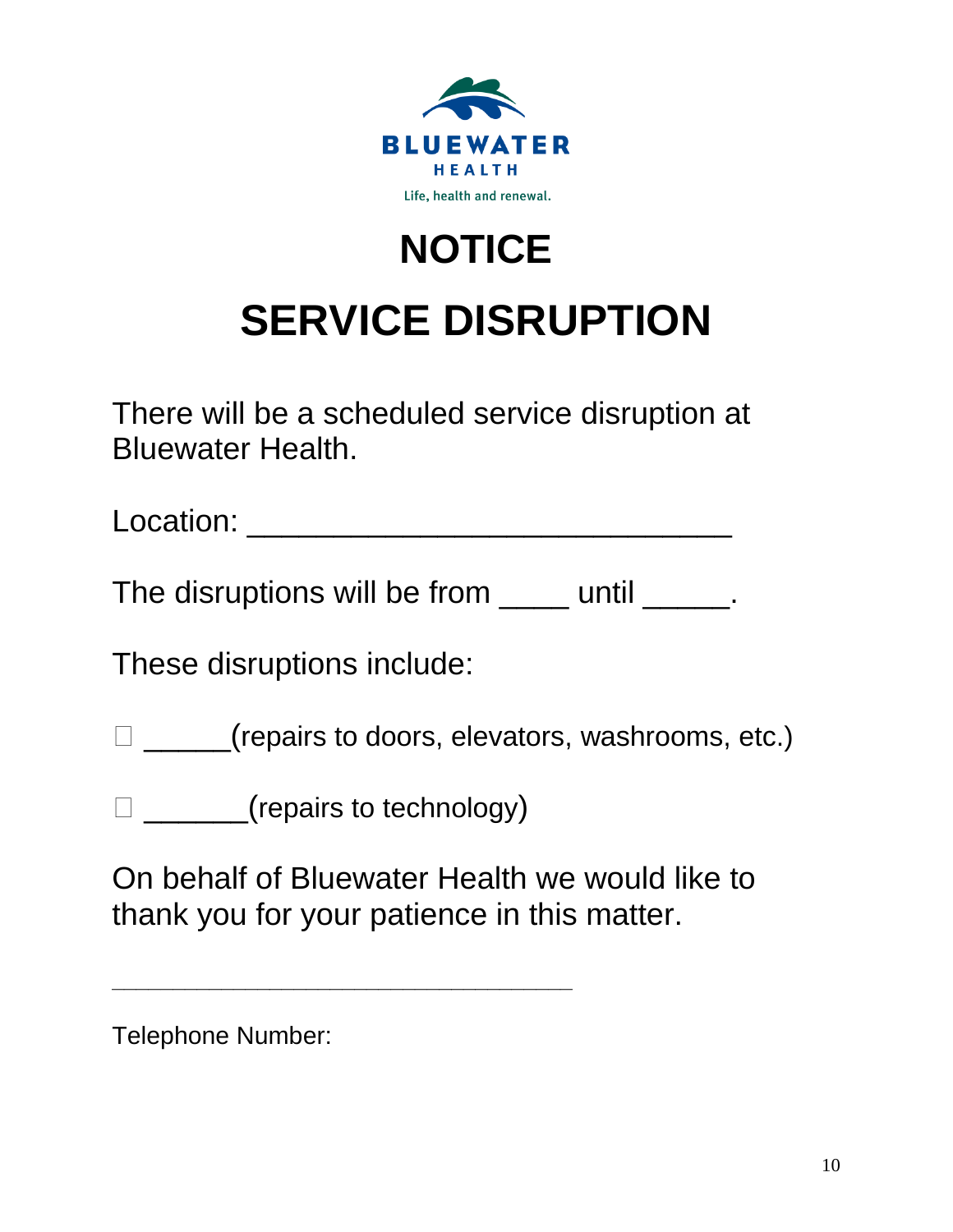

## **NOTICE**

**DISRUPTION IN SERVICE**

There is currently an unexpected service disruption.

Location: \_\_\_\_\_\_\_\_\_\_\_\_\_\_\_\_\_\_\_\_\_\_\_\_\_\_\_\_\_\_

|         |  |  | The estimated time of the service disruption will be |  |
|---------|--|--|------------------------------------------------------|--|
| from to |  |  |                                                      |  |

These disruptions include:

**\_\_\_\_\_\_\_\_\_\_\_\_\_\_\_\_\_\_\_\_\_\_\_\_\_\_\_\_\_\_\_\_\_\_\_**

 \_\_\_\_\_ (repairs to doors, elevators, washrooms, etc.)  $\square$  (repairs to technology)

On behalf of the Bluewater Health we would like to thank you for your patience in this matter.

Telephone Number: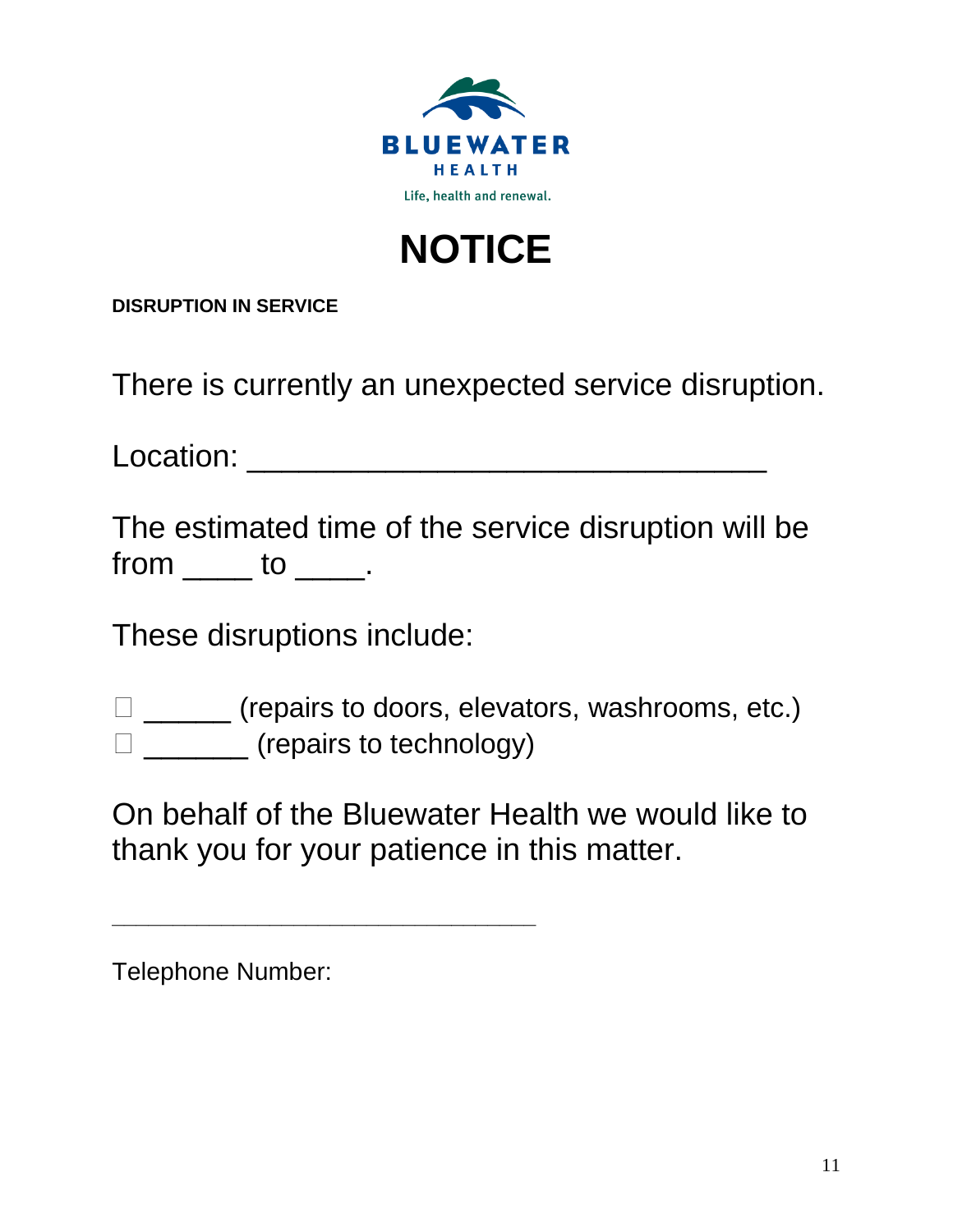



### **Training Attendance Record**

| Title of Session: |  |
|-------------------|--|
| Date of Session:  |  |
| Location:         |  |

|     | <b>Name</b><br>(Please print) | <b>Department</b> | <b>Job Title</b> | <b>Signature</b> |
|-----|-------------------------------|-------------------|------------------|------------------|
| 1.  |                               |                   |                  |                  |
| 2.  |                               |                   |                  |                  |
| 3.  |                               |                   |                  |                  |
| 4.  |                               |                   |                  |                  |
| 5.  |                               |                   |                  |                  |
| 6.  |                               |                   |                  |                  |
| 7.  |                               |                   |                  |                  |
| 8.  |                               |                   |                  |                  |
| 9.  |                               |                   |                  |                  |
| 10. |                               |                   |                  |                  |
| 11. |                               |                   |                  |                  |
| 12. |                               |                   |                  |                  |
| 13. |                               |                   |                  |                  |
| 14. |                               |                   |                  |                  |
| 15. |                               |                   |                  |                  |
| 16. |                               |                   |                  |                  |
| 17. |                               |                   |                  |                  |
| 18. |                               |                   |                  |                  |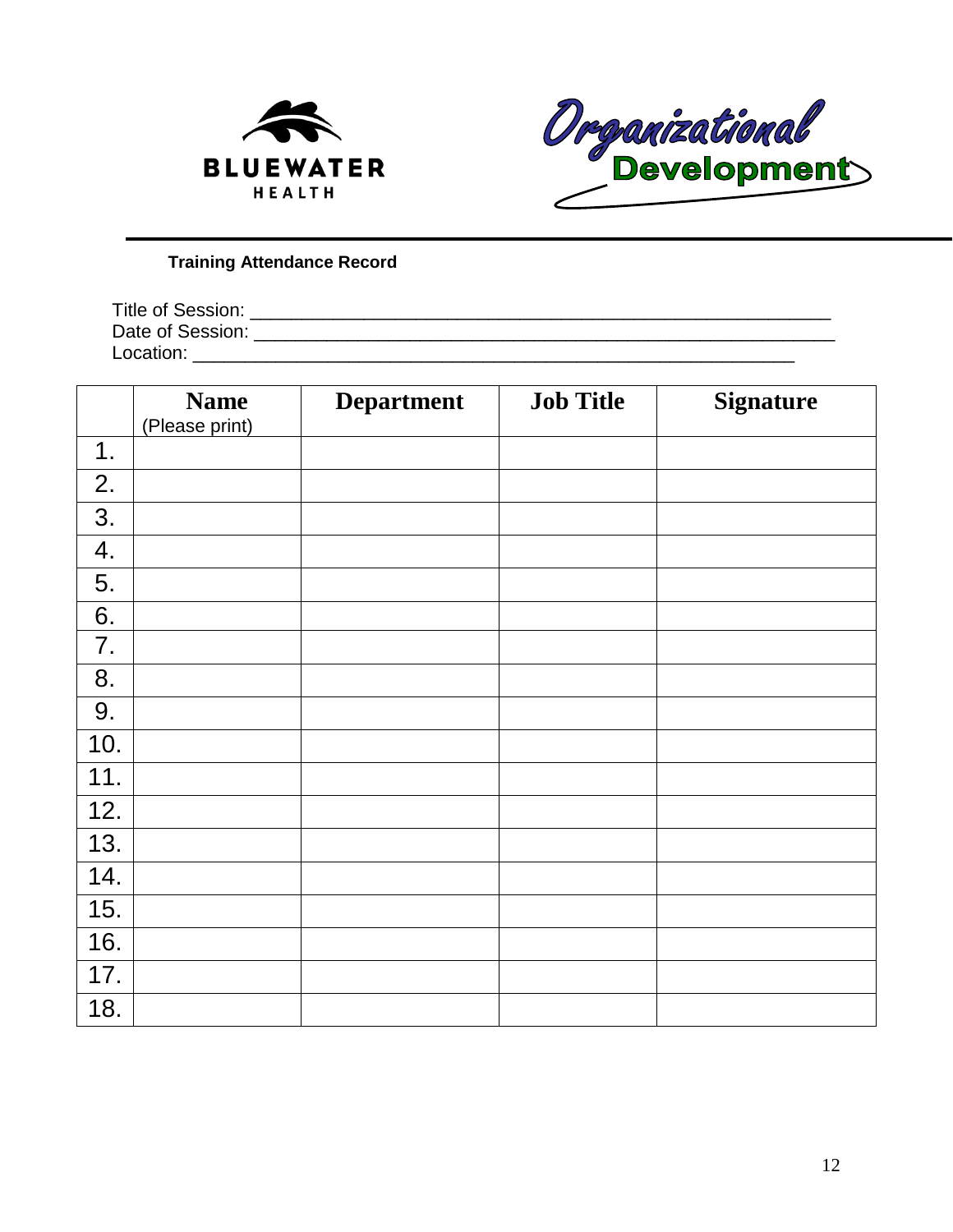## **Appendix B – Definitions**

### **DEFINITIONS**

**"Accessibility Coordinator"** shall mean the person appointed by Executive Council as Accessibility Coordinator for Bluewater Health.

**"Assistive devices"** shall mean an auxiliary aid such as communication aids, cognition aids, personal mobility aids and medical aids (i.e. canes, crutches, wheelchairs, or hearing aids).

**"Disabilities"** shall mean the same as definition of disability found in the Ontario Human Rights Code.

**"Employees"** shall mean every person who deals with members of the public or other third parties on behalf of Bluewater Health, whether the person does so as an employee, agent, volunteer or otherwise.

**"Persons with Disabilities"** shall mean those individuals with a disability as defined under the Ontario Human Rights Code.

**"Service Animals"** shall mean any animal individually trained to do work or perform tasks for the benefit of a person with a disability.

**"Support persons"** shall mean any person whether a paid professional, volunteer, family member, friend to who accompanies a person with a disability in order to help with communications, personal care or medical needs or with access to goods or services.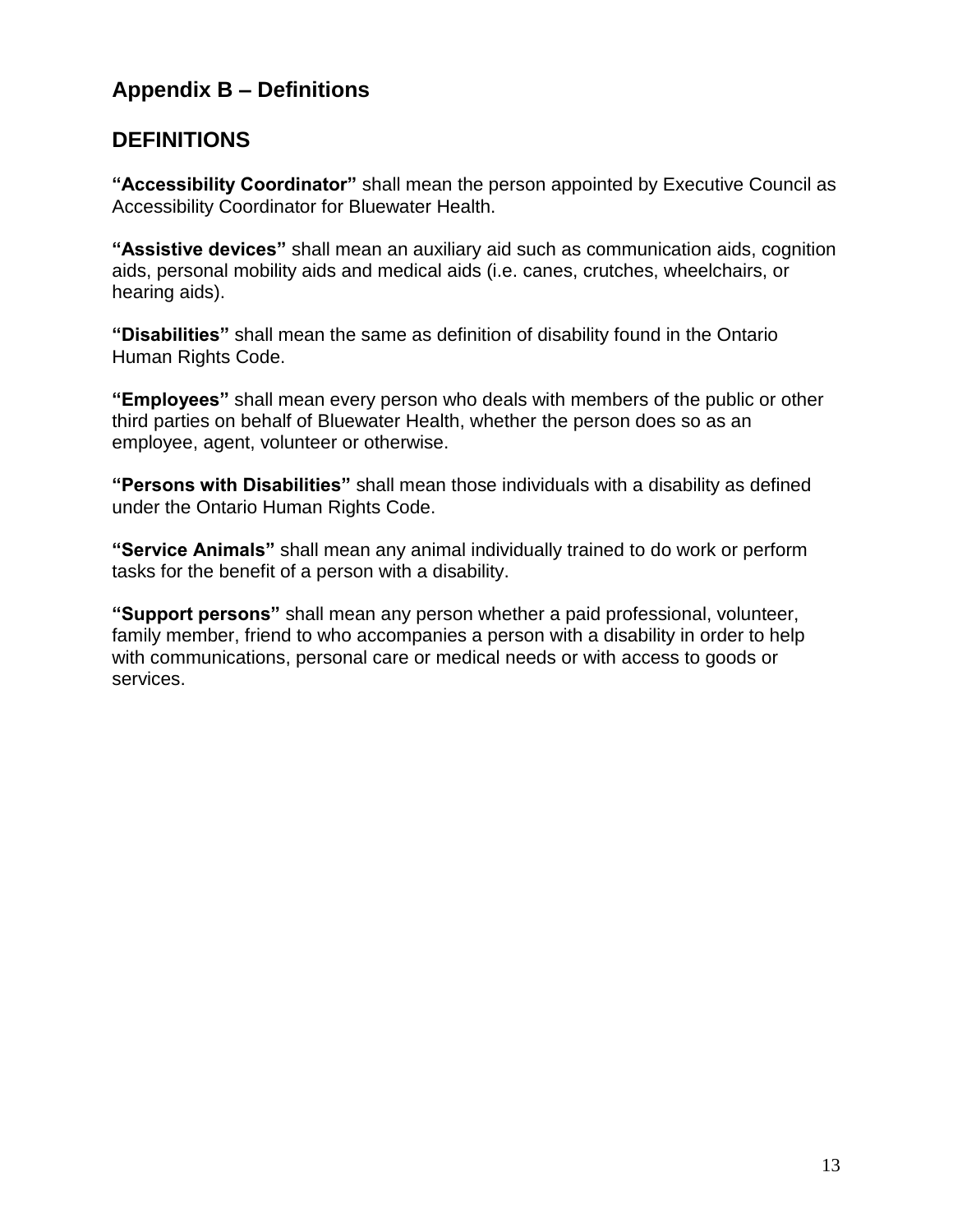## **Appendix C - TERMINOLOGY**

### **Talk about Disabilities – Choose the Right Word**

Words can influence and reinforce the public's perception of people with disabilities. They can create either a positive view of people with disabilities or an indifferent, negative depiction.

Here are some general tips that can help make your communication and interactions with or about people with all types of disabilities more successful.

- Use *disability* or *disabled*, not *handicap* or *handicapped*.
- Never use terms such as *retarded, dumb, psycho, moron* or *crippled*. These words are very demeaning and disrespectful to people with disabilities.
- Remember to put people first. It is proper to say *person with a disability*, rather than *disabled person*.
- If you don't know someone or if you are not familiar with the disability, it's better to wait until the individual describes his/her situation to you, rather than to make your own assumptions. Many types of disabilities have similar characteristics and your assumptions may be wrong.

The following preferred words and phrases will help you choose language that is neither demeaning nor hurtful. People with disabilities prefer these terms.

| Instead of                           | Please use                                |
|--------------------------------------|-------------------------------------------|
| Afflicted by cerebral palsy,         | Person who has cerebral palsy.            |
| multiple sclerosis, arthritis, etc.  | Person who has multiple sclerosis.        |
|                                      | Person who has arthritis, etc.            |
|                                      | Person with a disability.                 |
| Aged (the)                           | <b>Seniors</b>                            |
| <b>Autistic</b>                      | A person with autism.                     |
|                                      | A person who has autism                   |
| Birth defect, congenital defect,     | A person who has a congenital disability. |
| deformity                            | A person with a disability since birth.   |
| Blind (the), visually impaired (the) | A person who is blind.                    |
|                                      | A person with a vision disability.        |
|                                      | A person with vision loss.                |
|                                      | A person with a visual impairment         |
|                                      | A person with low vision.                 |
| Brain damaged                        | A person with a brain injury.             |
|                                      | A person with a head injury.              |
|                                      |                                           |
|                                      |                                           |
|                                      |                                           |
|                                      |                                           |
|                                      |                                           |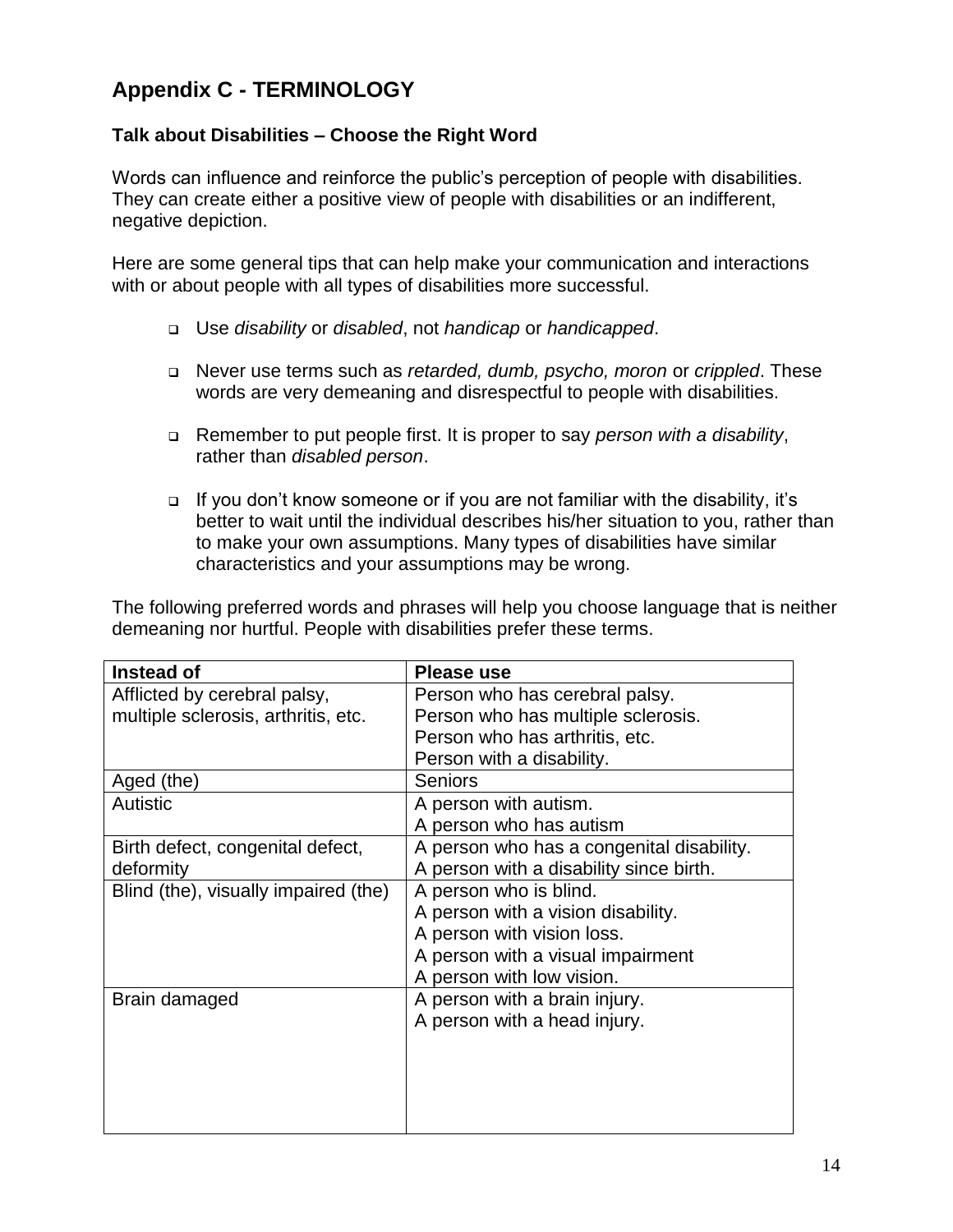| <b>Instead of</b>                                        | <b>Please Use</b>                                                                                                                                                                                                                                                                                                                                                                                                                                                 |
|----------------------------------------------------------|-------------------------------------------------------------------------------------------------------------------------------------------------------------------------------------------------------------------------------------------------------------------------------------------------------------------------------------------------------------------------------------------------------------------------------------------------------------------|
| Confined to a wheelchair,<br>wheelchair bound            | A person who uses a wheelchair.                                                                                                                                                                                                                                                                                                                                                                                                                                   |
| Crazy, insane, lunatic, psycho,                          | A person with a mental health disability. A                                                                                                                                                                                                                                                                                                                                                                                                                       |
| mental, mental patient, maniac,                          | person who has depression.                                                                                                                                                                                                                                                                                                                                                                                                                                        |
| neurotic, psychotic, unsound<br>mind, schizophrenic      | A person with schizophrenia.                                                                                                                                                                                                                                                                                                                                                                                                                                      |
| Cripple, crippled, lame                                  | A person with a disability.<br>A person with a mobility impairment or, more<br>specifically, a person who walks with<br>crutches.<br>A person who uses a walker.<br>A person who uses a mobility aid.<br>A person with arthritis, etc.                                                                                                                                                                                                                            |
| Deaf (the), hearing impaired (the)                       | A person who is deaf (person with profound<br>hearing loss who communicates using sign<br>language.)<br>A person who is deafened (deaf later in life.)<br>A person who is hard of hearing (person<br>with hearing loss who communicates<br>primarily by speech.)<br>A person with a hearing loss.<br>When referring to the deaf community and<br>their culture (whose preferred mode of<br>communication is sign language) it<br>is acceptable to use "the Deaf." |
| Deaf and dumb, deaf mute                                 | A person who is deaf without speech.                                                                                                                                                                                                                                                                                                                                                                                                                              |
| Deaf-Blind (the)                                         | Person who is deaf-blind (person who has<br>any combination of visual and auditory<br>impairments.)                                                                                                                                                                                                                                                                                                                                                               |
| <b>Differently Abled</b>                                 | A person with a disability                                                                                                                                                                                                                                                                                                                                                                                                                                        |
| Disabled (the)                                           | People with disabilities                                                                                                                                                                                                                                                                                                                                                                                                                                          |
| Elderly (the)                                            | Seniors, older adults.                                                                                                                                                                                                                                                                                                                                                                                                                                            |
| Epileptic                                                | Person who has epilepsy.                                                                                                                                                                                                                                                                                                                                                                                                                                          |
| Fits, spells, attacks                                    | Seizures.                                                                                                                                                                                                                                                                                                                                                                                                                                                         |
| Handicapped (the)                                        | Person with a disability.<br>The term handicapped may be used when<br>referring to an environmental or attitudinal<br>barrier as in "a person who is handicapped<br>by a set of stairs leading to the entrance."                                                                                                                                                                                                                                                  |
| Hidden disability                                        | Non-visible disability.                                                                                                                                                                                                                                                                                                                                                                                                                                           |
| Invalid                                                  | Person with a disability.                                                                                                                                                                                                                                                                                                                                                                                                                                         |
| Learning disabled, learning<br>disordered, the dyslexics | A person with a learning disability or people<br>with learning disabilities                                                                                                                                                                                                                                                                                                                                                                                       |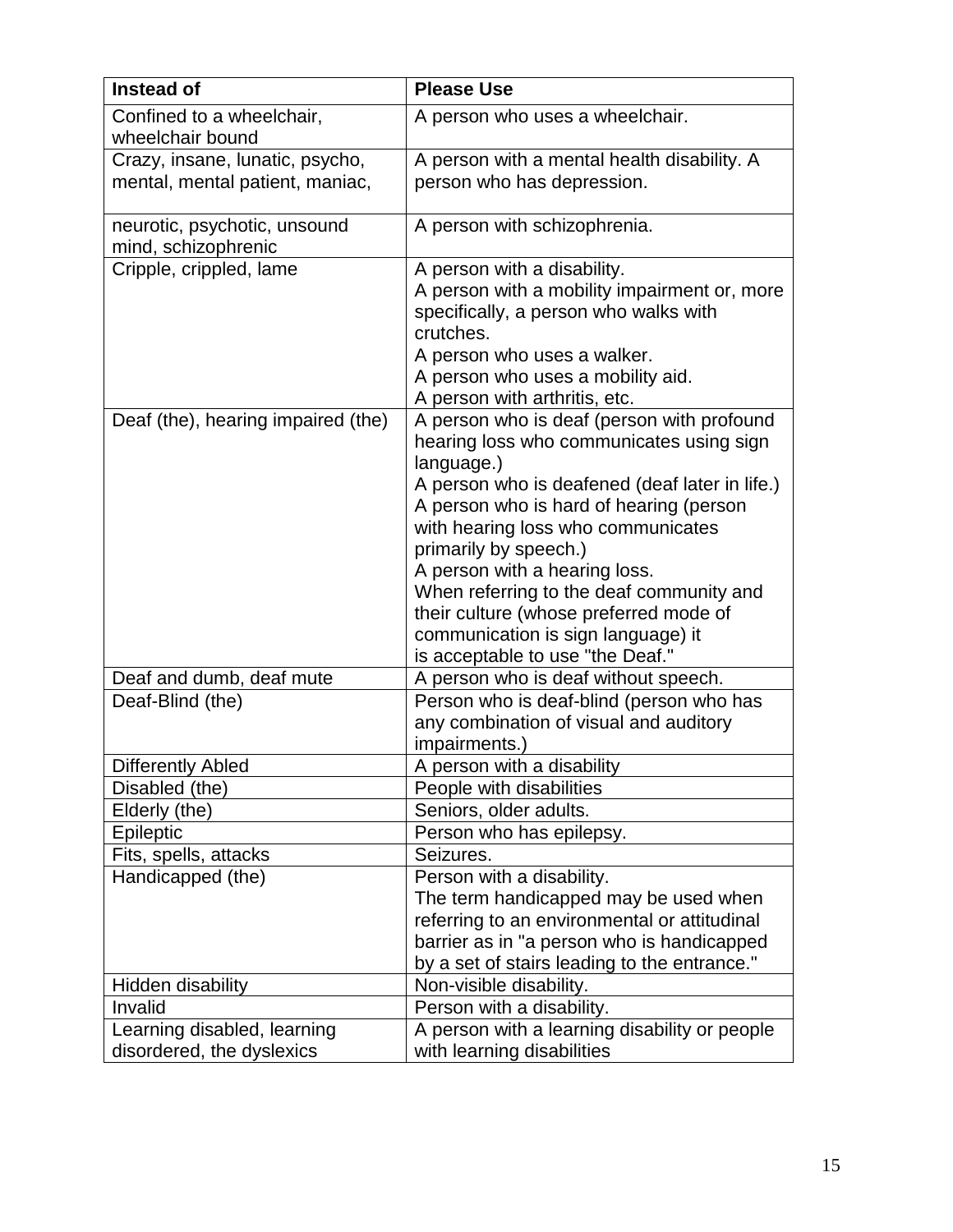| Instead of                        | <b>Please use</b>                                               |
|-----------------------------------|-----------------------------------------------------------------|
| Mentally retarded, idiot, simple, | A person with an intellectual disability.                       |
| retarded, feeble minded, imbecile | A person with a developmental disability                        |
| Midget, Dwarf                     | A person of short stature. A person who has                     |
|                                   | a form of dwarfism. A little person.                            |
|                                   | A person diagnosed with "Achondroplasia,                        |
|                                   | SED, or what ever their specific diagnoses                      |
|                                   | is", a form of dwarfism.                                        |
| Mongoloid, Mongolism              | Person with Down Syndrome. One can use                          |
|                                   | this terminology only when it is directly                       |
|                                   | relevant. A person with an intellectual or                      |
|                                   | developmental disability.                                       |
| Normal                            | Person who is not disabled. Person who is                       |
|                                   | able bodied.                                                    |
|                                   | Specifically, a person who is sighted, a                        |
|                                   | hearing person, a person who is ambulatory.                     |
| Patient                           | Person with a disability. The word patient                      |
|                                   | may be used when                                                |
|                                   | referring to a relationship between and<br>medical professional |
|                                   | and a client.                                                   |
| Physically challenged             | Person with a physical disability.                              |
|                                   |                                                                 |
| Spastic                           | Person who has muscle spasms.                                   |
| <b>Stutterer</b>                  | A person with a speech impairment or                            |
|                                   | impediment.                                                     |
| Victim of/suffers from/ stricken  | Person who has cerebral palsy. Person who                       |
| with cerebral palsy, multiple     | has multiple sclerosis, etc. Person with a                      |
| sclerosis, arthritis, etc.        | disability.                                                     |
| Visually impaired (the)           | A person with a visual impairment. A person                     |
|                                   | with low vision.                                                |
|                                   | A person with vision loss. A person with a                      |
|                                   | vision disability                                               |

For additional information visit the Ministry of Community and Social Services website at [http://www.mcss.gov.on.ca/mcss]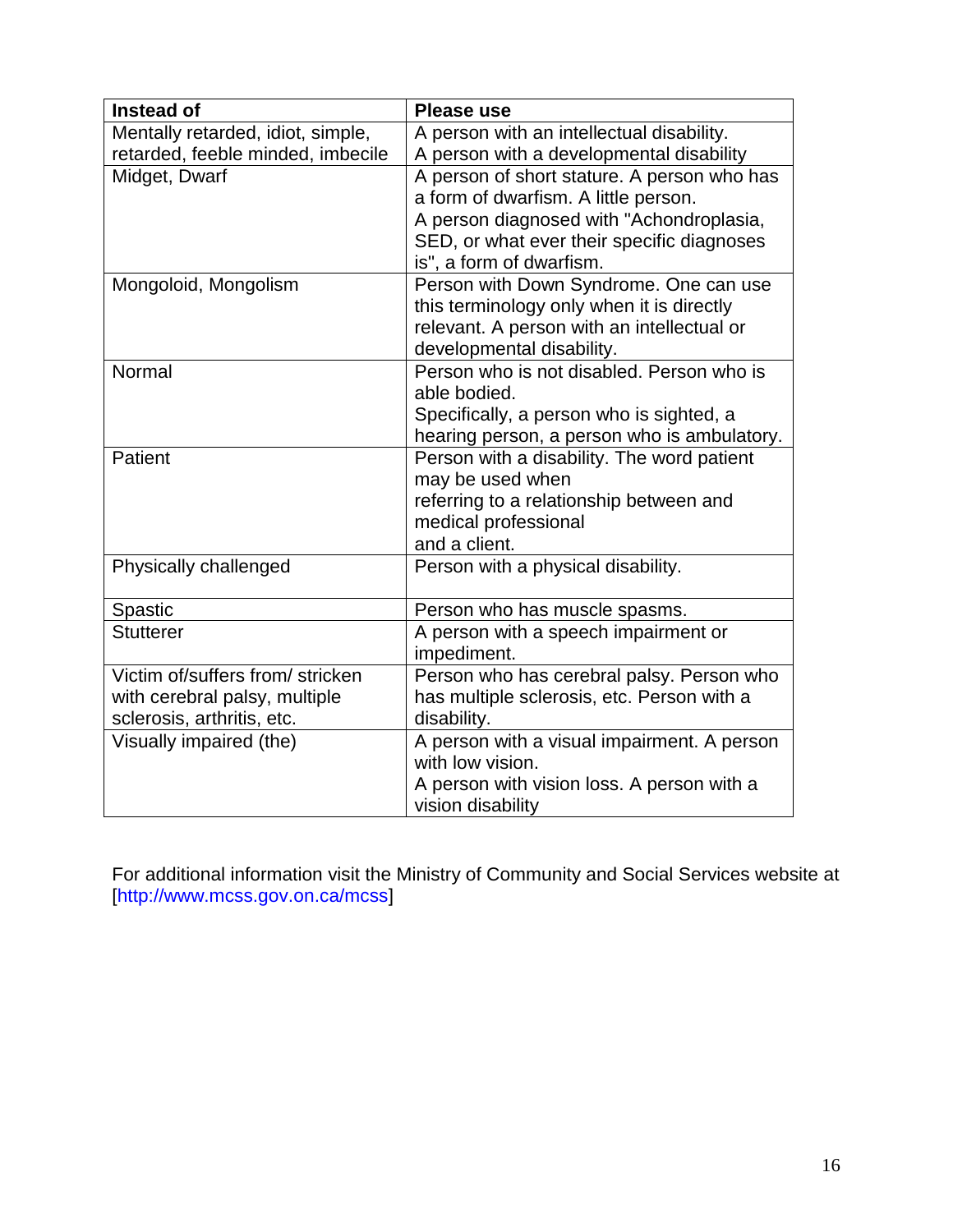**PHYSICAL** disabilities include a range of functional limitations from minor difficulties in moving or coordinating one part of the body, through muscle weakness, tremors, and paralysis. Physical disabilities can be congenital such as Muscular Dystrophy; or acquired, such as tendonitis. A physical disability may affect an individual's ability to:

- Perform manual tasks such as holding a pen, turning a key or grip a doorknob
- **D** Move around independently
- Control the speed or coordination of movements
- Reach, pull or manipulate objects
- □ Have strength or endurance

There are many types and degrees of physical disabilities, and not all require a wheelchair. It may be difficult to identify a person with a physical disability.

### **Here are some tips on serving customers who have physical disabilities:**

- Speak normally and directly to your customer. Don't speak to someone who is with them
- □ People with physical disabilities often have there own way of doing things. Ask before you help.
- Wheelchairs and other mobility devices are part of a persons personal space, don't touch, move or lean on them
- Provide your customer information about accessible features of the immediate environment (automatic doors, accessible washrooms, etc.)
- Keep ramps and corridors free of clutter
- If a counter to too high or wide, step around it to provide service
- Provide seating for those that cannot stand in line
- □ Be Patient. Customers will identify their needs to you.

**HEARING** loss can cause problems in distinguishing certain frequencies, sounds or words. A person who is deaf, deafened or hard-of hearing may be unable to:

- Use a public telephone
- Understand speech in noisy environments
- □ Pronounce words clearly enough to be understood by strangers

Like other disabilities, hearing loss has a wide variety of degrees. Remember, customers who are deaf or hard of hearing may require assistive devices when communicating.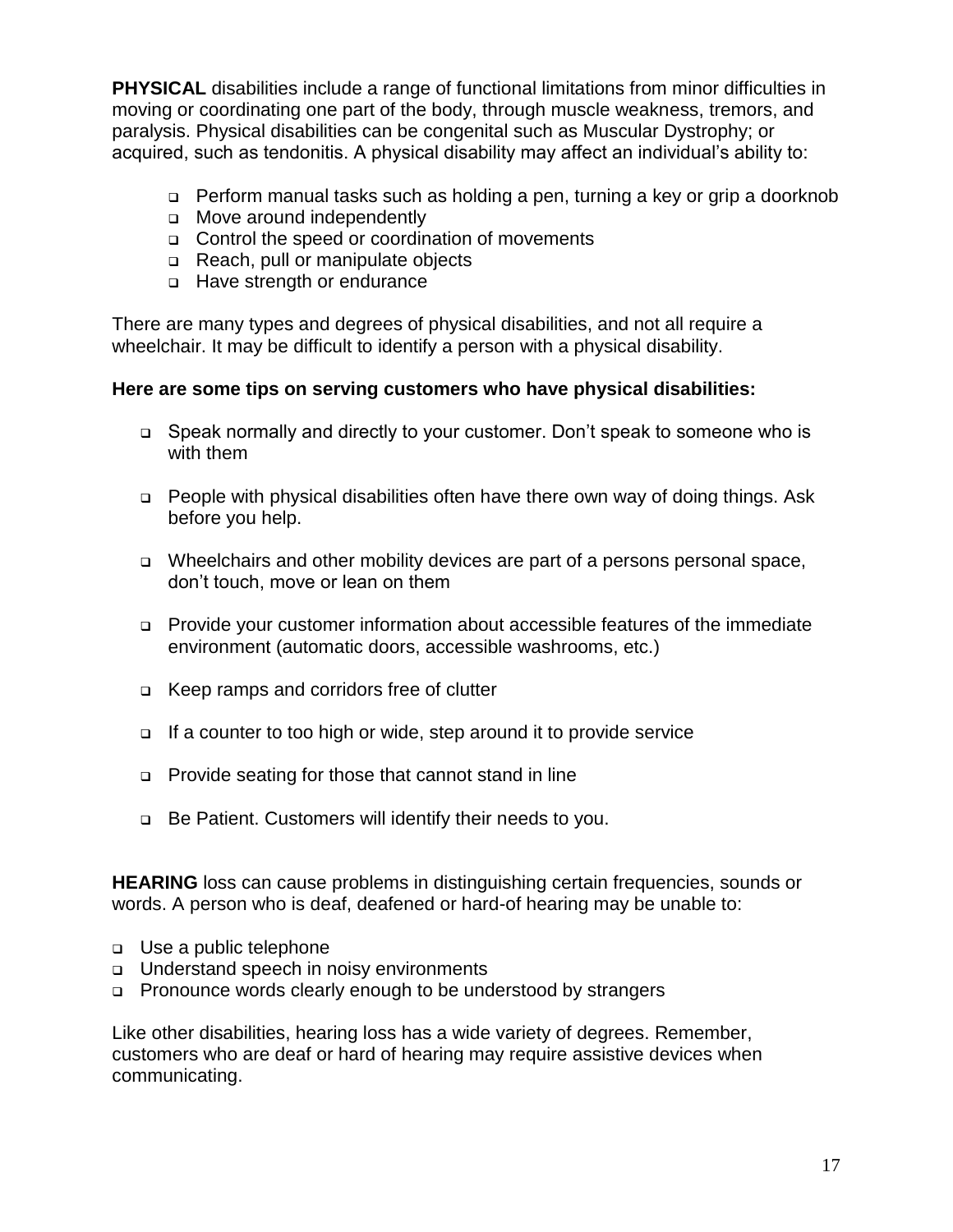### **Here are some tips on service customers who are deaf or hard of hearing:**

- Attract the customer's attention before speaking. The best way is a gentle touch on the shoulder or gently waving your hand
- Always ask how you can help. Don't shout. Speak clearly
- □ Be clear and precise when giving directions, and repeat or rephrase if necessary. Make sure you have been understood
- Face the person and keep you hands and other objects away from your face and mouth
- □ Deaf people may use a sign language interpreter to communicate- always direct your attention to the Deaf person –not the interpreter
- Any personal (e.g. financial) matters should be discussed in a private room to avoid other people overhearing
- If the person uses a hearing aid, try to speak in an area with few competing sounds
- □ If necessary, write notes back and forth to share information
- Don't touch service animals they are working and have to pay attention at all times

**DEAF-BLINDNESS** is a combination of hearing and vision loss. The result for a person who is deaf-blind is significant difficulty accessing information and performing daily activities. Deaf-blindness interferes with communication, learning, orientation and mobility. People who are deaf-blind communicate using various sign language systems, Braille, telephone devices, communication boards and any combination thereof.

Many people who are deaf-blind use the services of an Intervener who relay information and facilitate auditory and visual information and act as sighted guides.

Most people who are deaf-blind will be accompanied by an intervener, a professional who helps with communicating.

Interveners are trained in special sign language that involves touching the hands of the client in a two-hand, manual alphabet or finger spelling, and may guide and interpret for their client.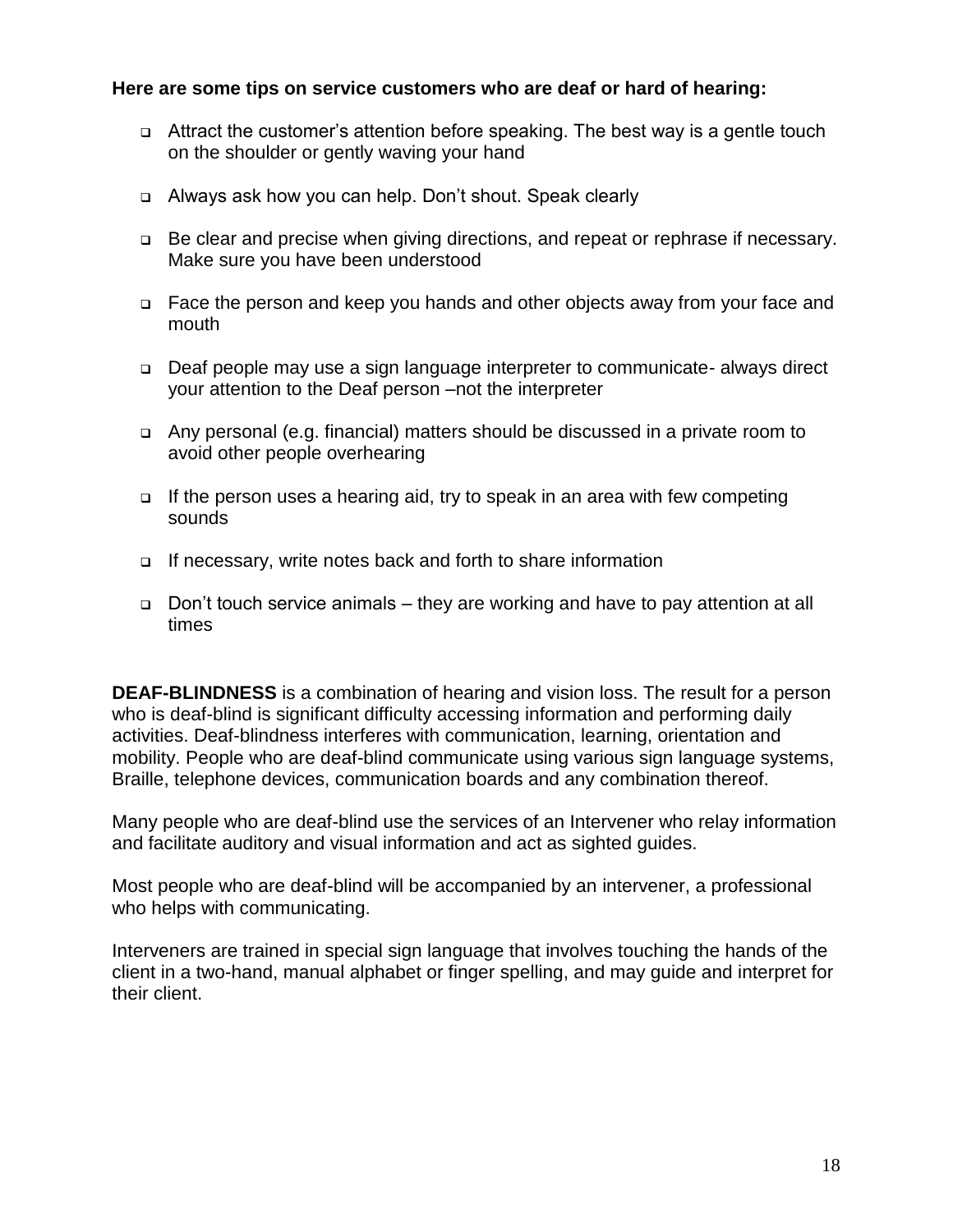### **Here are some tips on serving customers who are deaf-blind:**

- Do not assume what a person can or cannot do. Some people who are deaf-blind have some sight or hearing, while others have neither.
- A customer who is deaf-blind is likely to explain to you how to communicate with them or give you an assistance card or a note explaining how to communicate with them
- Do not touch or address the service animals they are working and have to pay attention at all times • Never touch a person who is deaf-blind suddenly or without permission unless it's an emergency
- □ Understand that communication can take some time- be patient.
- □ Direct your attention to you customer, not the Intervener.

**VISION** disabilities reduce one's ability to see clearly. Very few people are totally blind. Many have limited vision such as tunnel vision, where a person has a loss of peripheral or side vision, or a lack of central vision, which means they cannot see straight ahead. Some can see the outline of objects while others can see the direction of light.

Vision loss can result in:

- Difficulty reading or seeing faces
- Difficultly maneuvering in unfamiliar places
- Inability to differentiate colours or distances
- A narrow field of vision
- The need for bright light, or contrast
- Night blindness

Vision disabilities can restrict your customers' abilities to read signs, locate landmarks or see hazards. In some cases, it may be difficult to tell if a person has a vision disability.

Others may use a guide dog or white cane.

#### **Here are some tips on serving customers who have vision disabilities:**

- Verbally identify yourself before making physical contact
- If the person uses a service animal- do not touch or approach the animal- it is working.
- Verbally describe the setting, form, location as necessary
- □ Offer your arm to guide the person. Do not grab or pull.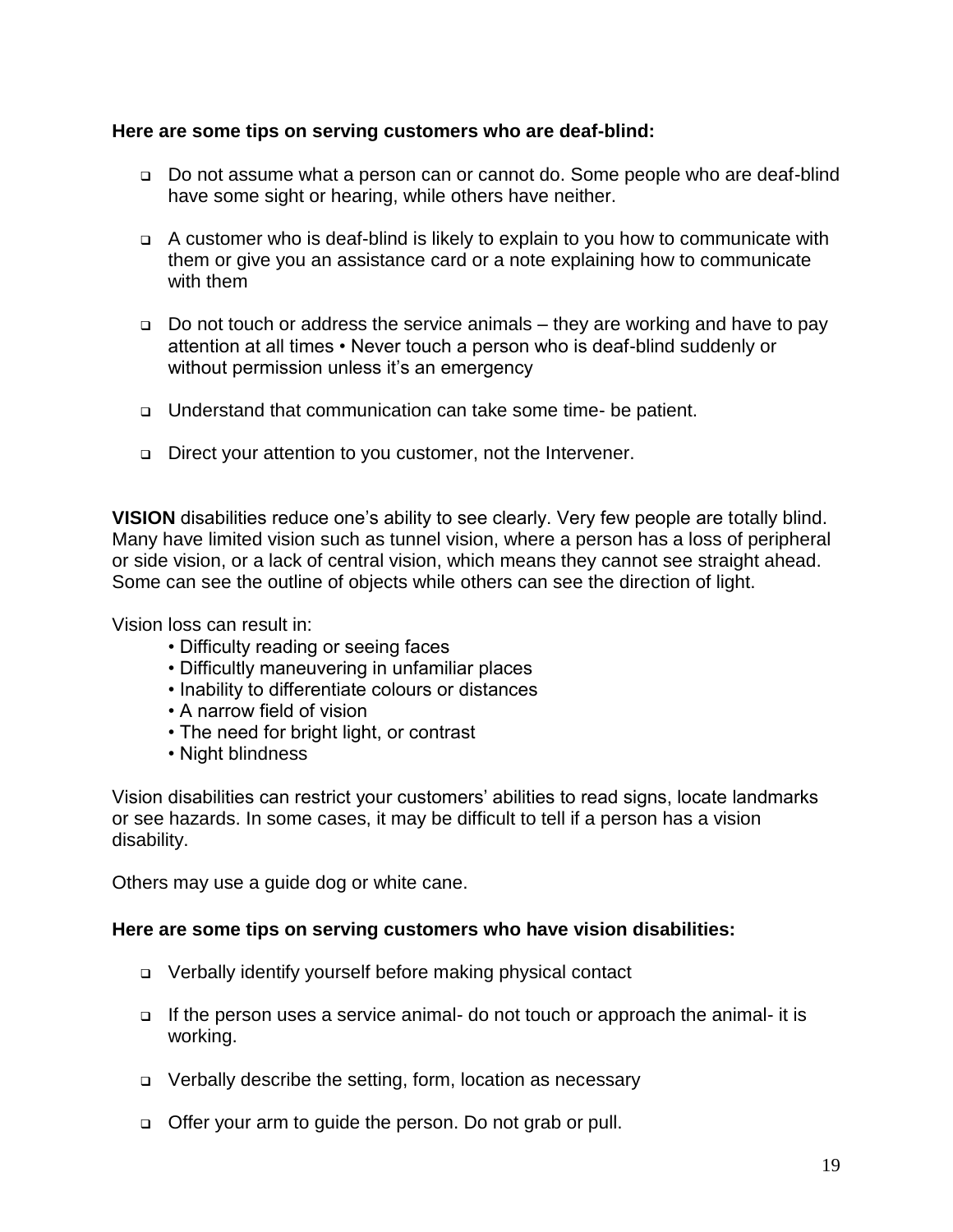- Never touch your customer without asking permission, unless it is an emergency
- Don't leave your customer in the middle of a room. Show them to a chair, or guide them to a comfortable location
- Don't walk away without saying good-bye

**INTELLECTUAL** disabilities affect a person's ability to think and reason. It may be caused by genetic factors such as Downs Syndrome, exposure to environmental toxins, such as Fetal Alcohol Syndrome, brain trauma or psychiatric disorders. A person with an

intellectual disorder may have difficulty with:

- Understanding spoken and written information
- Conceptual information
- Perception of sensory information
- Memory

People with intellectual or developmental disabilities may have difficulty doing many things most of us take for granted. These disabilities can mildly or profoundly limit one's ability to learn. You may not be able to know that someone has this disability unless you are told, or you notice the way people act, ask questions or use body language.

As much as possible, treat your customers with an intellectual or developmental disability like anyone else. They may understand more than you think, and they will appreciate you treating them with respect.

### **Here are some tips on serving customers who have an intellectual or developmental disability:**

- Don't assume what a person can or cannot do
- Use clear, simple language
- Be prepared to explain and provide examples regarding information
- Remember that the person is an adult and unless you are informed otherwise, can make their own decisions
- □ Be patient and verify your understanding
- If you can't understand what is being said, don't pretend. Just ask again
- Provide one piece of information at a time
- □ Speak directly to your customer, not to their companion or attendant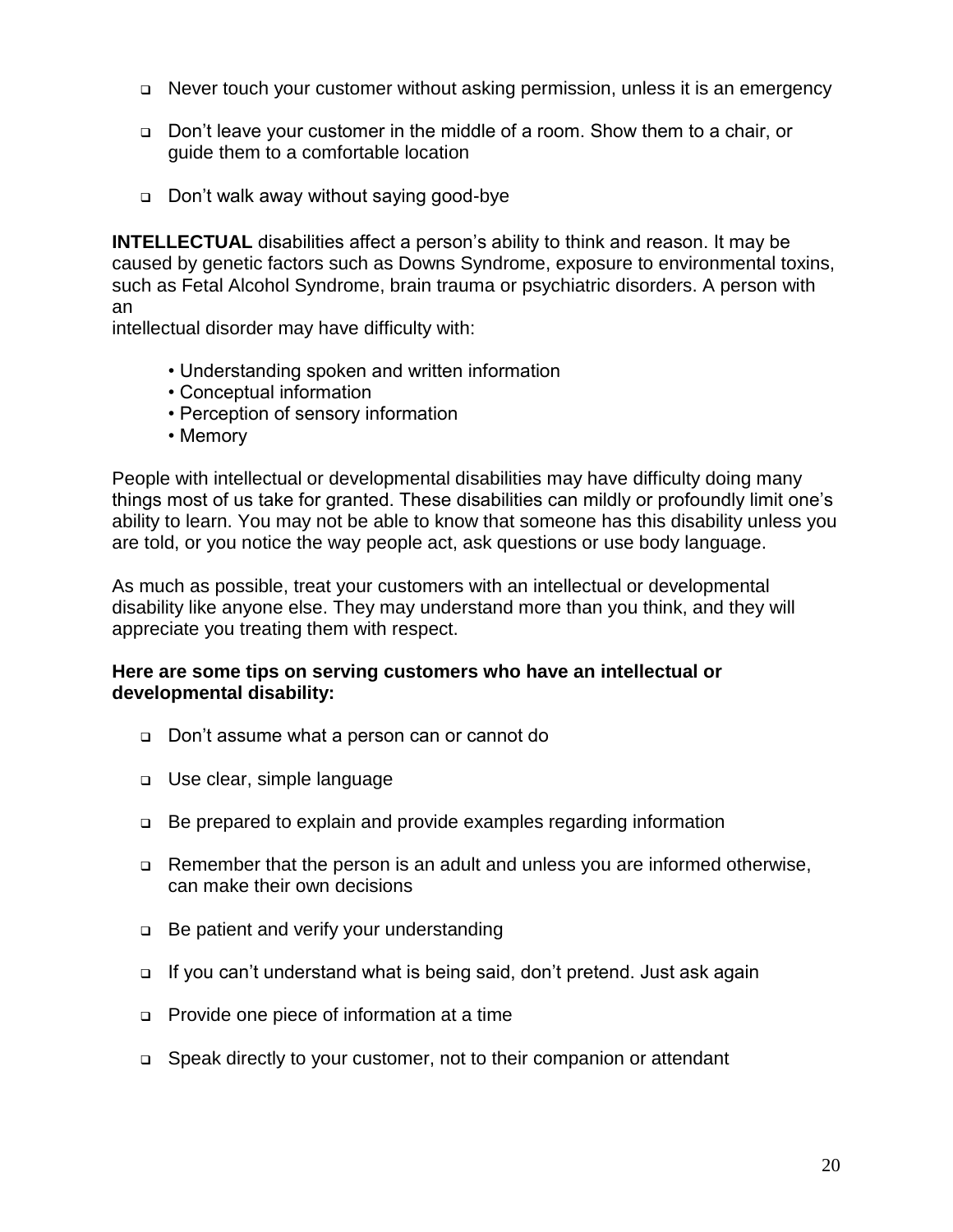**SPEECH** disabilities involve the partial or total loss of the ability to speak. Typical disabilities include problems with:

- Pronunciation
- Pitch and loudness
- Hoarseness or breathiness
- Stuttering or slurring

Some people have problems communicating. It could be the result of cerebral palsy, hearing loss, or another condition that makes it difficult to pronounce words, causes slurring or stuttering, or not being able to express oneself or understand written or spoken language. Some people who have severe difficulties may use communication boards or other assistive devices.

### **Here are some tips on serving customers with speech or language impairments:**

- □ If possible communicate in a quiet environment
- Give the person your full attention. Don't interrupt for finish their sentences.
- □ Ask them to repeat as necessary, or to write their message.
- If you are able, ask questions that can be answered 'yes' or 'no'
- □ Verify your understanding
- Patience, respect and willingness to find a way to communicate are your best tools

**LEARNING** disabilities include a range of disorders that effect verbal and non-verbal information acquisition, retention, understanding and processing. People with a learning disability have average or above average intelligence, but take in and process information and express knowledge in different ways. Learning disabilities can result in:

- Difficulties in reading
- Problem solving
- Time management
- Way finding
- Processing information.
- □ Learning disabilities are generally invisible and ability to function varies greatly. Respond to any requests for verbal information, assistance in filling in forms and so on with courtesy.
- □ Allow extra time to complete tasks if necessary.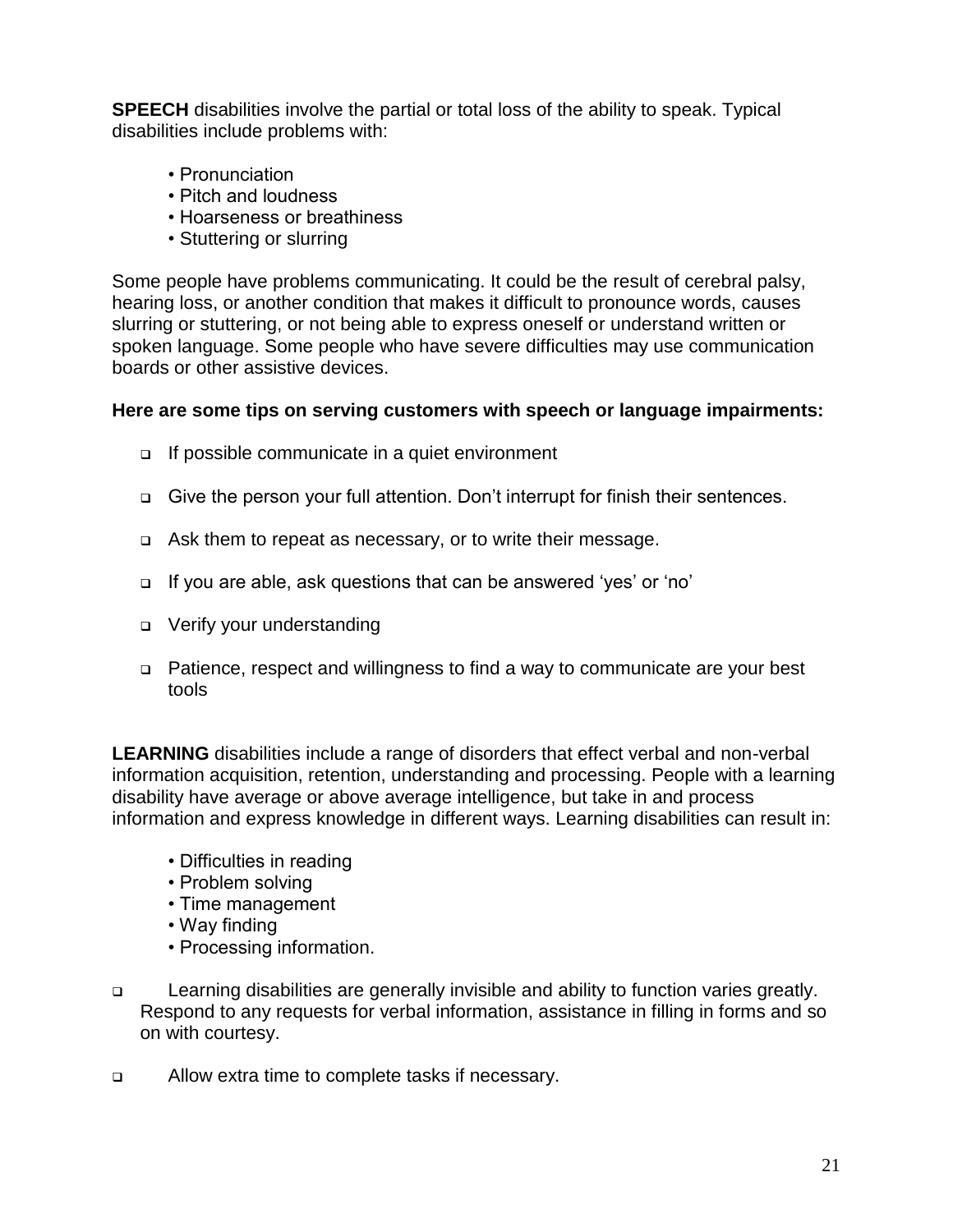**MENTAL HEALTH** disabilities include a range of disorders however there are three main types of mental health disability:

- Anxiety
- Mood
- Behavioral

People with mental health disabilities may seem edgy or irritated; act aggressively; be perceived as pushy or abrupt; be unable to make a decision; start laughing or get angry for no apparent reason.

- Treat each person as an individual. Ask what would make him/her the most comfortable and respect his/her needs to the maximum extent possible.
- □ Try to reduce stress and anxiety in situations.
- Stay calm and courteous, even if the customer exhibits unusual behavior, focus on the service they need and how you can help.

**SMELL** disabilities can involve the inability to sense smells or a hypersensitivity to odors and smells. A person with a smelling disability may have allergies to certain odors, scents or chemicals or may be unable to identify dangerous gases, smoke, fumes and spoiled food.

**TOUCH** disabilities can affect a person's ability to sense texture, temperature, vibration or pressure. Touch sensations may be reduced or heightened resulting in a hypersensitivity to touch, temperature, or the opposite, numbness and the inability to feel touch sensations

**TASTE** disabilities can limit the experience of the four primary taste sensations; sweet, bitter, salty and sour. A person with a taste disability may be unable to identify spoiled food or noxious substances.

**OTHER** disabilities result from a range of other conditions, accidents, illnesses and diseases including ALS, asthma, diabetes, cancer, HIV/AIDs, environmental sensitivities, seizure disorders, heart disease, stroke and joint replacement. Disabilities are not always visible or easy to distinguish.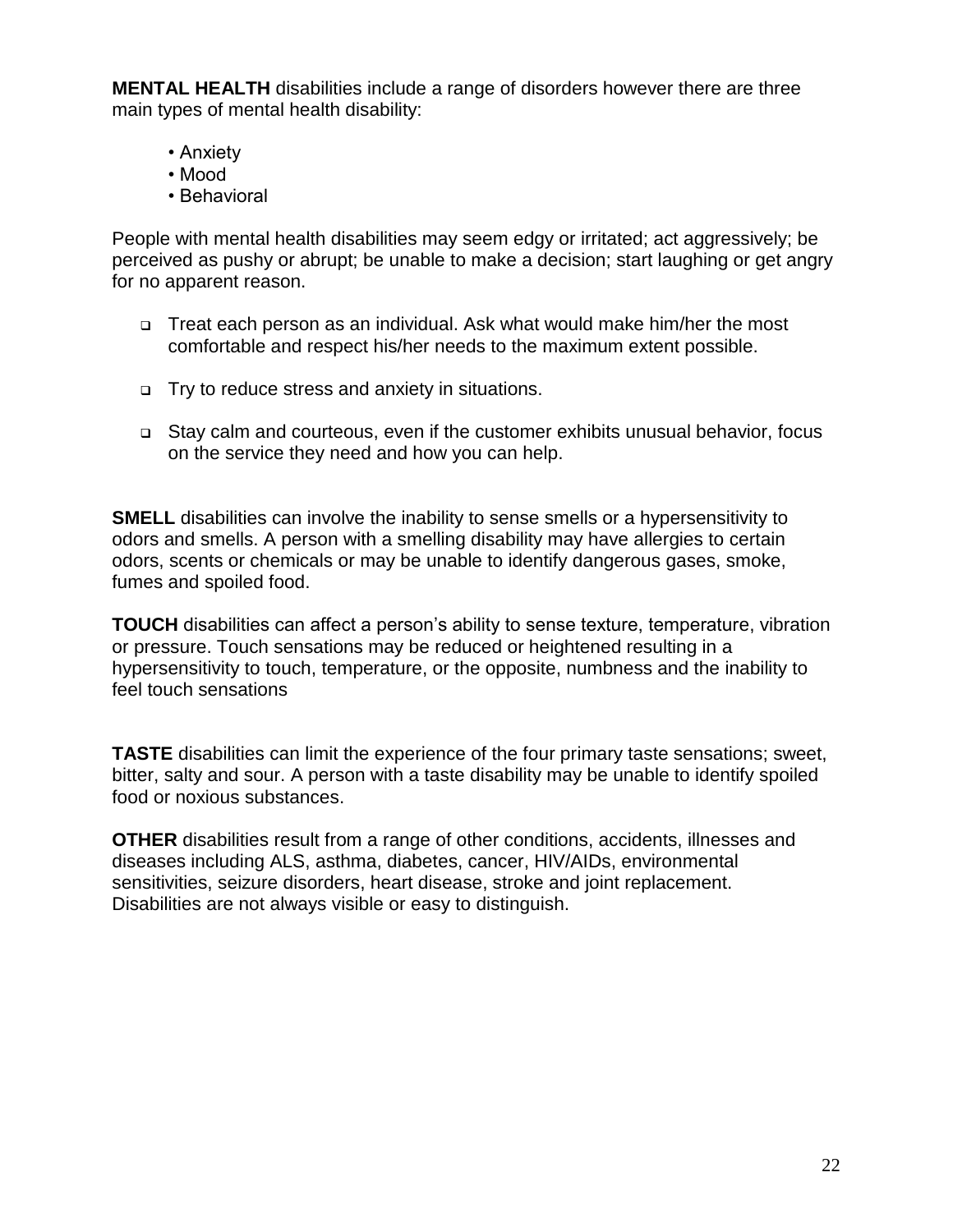## **Appendix D**

### **Excerpts of Health Protection and Promotion Act, R.R.O. 1999, Reg. 562, ss. 59 & 60**

59. Every operator of a food premise shall ensure that in respect of the food premise,

a) every room where food is manufactured, prepared, processed, handled, served, displayed, stored, sold or offered for sale is kept free from,

- i) materials and equipment not regularly used in the room, and
- ii) subject to section 60, live birds and animals;

60. (1) Sub clause 59 (e) (ii) does not apply to,

(a) a service dog serving as a guide for a blind person or for a person with another medical disability who requires the use of a service dog, if the service dog is in an area of the food premise where food is being served, sold or offered for sale;

(b) live birds or animals offered for sale on food premises other than food service premises where the medical officer of health has given approval in writing for the keeping of the birds or animals on the premises; or

(c) live aquatic species displayed or stored in sanitary tanks on food premises. R.R.O. 1990, Reg. 562, s. 60;

(2) A dog other than a guide dog for the blind is a service dog for the purpose of clause (1) (a) if,

(a) it is readily apparent to an average person that the dog functions as a service dog for a person with a medical disability; or

(b) the person who requires the dog can provide on request a letter from a physician or nurse confirming that the person requires a service dog.